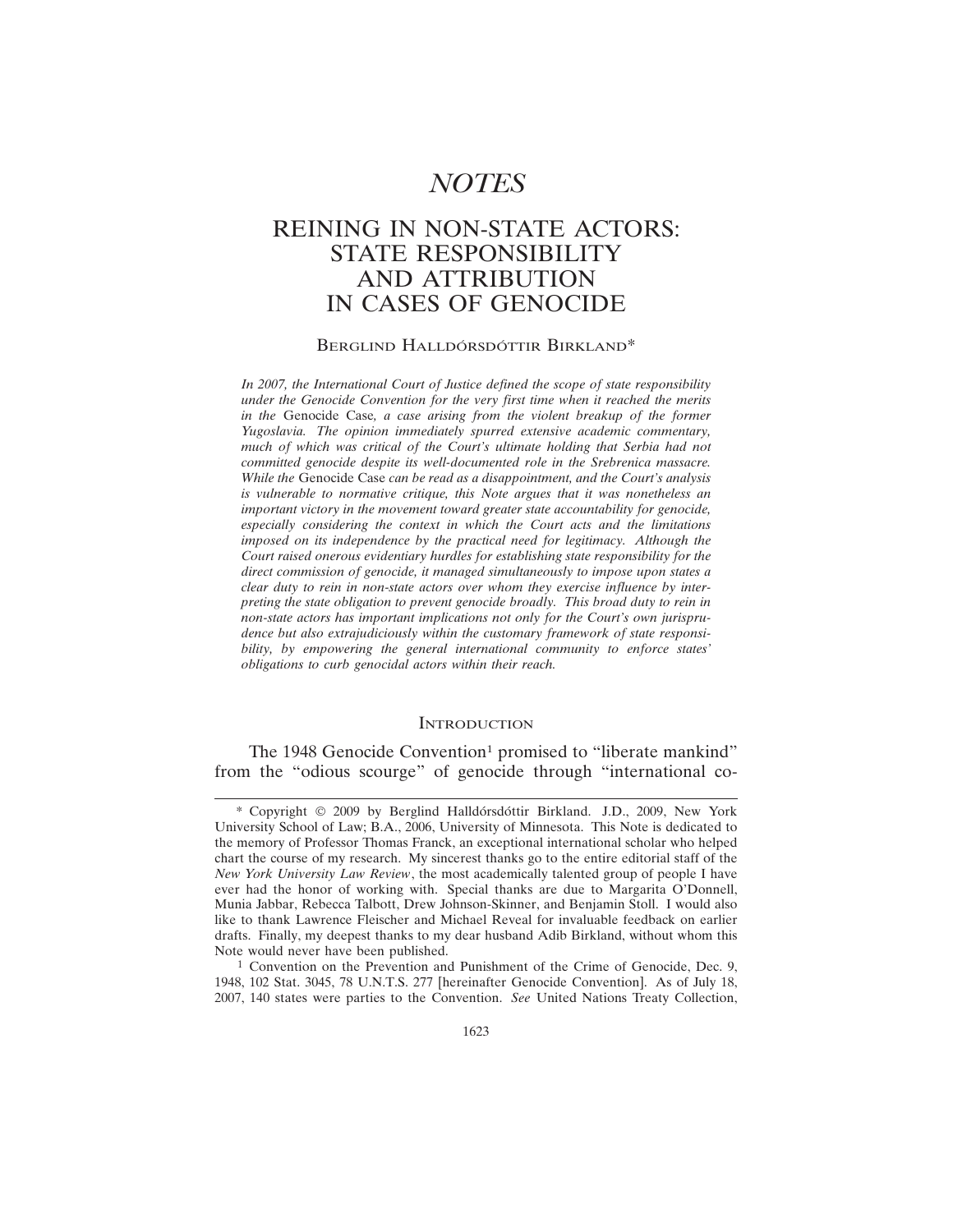operation."2 The dismal record of the past sixty years, however, suggests that the international community has fallen drastically short of delivering on this promise.3 While important steps have been taken toward greater individual accountability through the establishment of ad hoc tribunals<sup>4</sup> and a permanent International Criminal Court,<sup>5</sup>

[A]ny of the following acts committed with intent to destroy, in whole or in part, a national, ethnical, racial or religious group, as such:

- (a) Killing members of the group;
- (b) Causing serious bodily or mental harm to members of the group;
- (c) Deliberately inflicting on the group conditions of life calculated to bring about its physical destruction in whole or in part;
- (d) Imposing measures intended to prevent births within the group;
- (e) Forcibly transferring children of the group to another group.

Genocide Convention, *supra*, art. II.

2 Genocide Convention, *supra* note 1, pmbl.

3 The genocide label has been applied to several conflicts in the post–World War II era. The label is routinely applied to the mass murders committed by the Khmer Rouge regime in Cambodia, the brutal conflict in Rwanda, and the recent mass killings in Darfur. *See, e.g.*, BEN KIERNAN, BLOOD AND SOIL: A WORLD HISTORY OF GENOCIDE AND EXTERMINATION FROM SPARTA TO DARFUR 540–68, 594–96 (2007) (describing mass murders in Cambodia, Rwanda, and Darfur); ERIC D. WEITZ, A CENTURY OF GENOCIDE: UTOPIAS OF RACE AND NATION 144–89 (2003) (describing Cambodia under Khmer Rouge); Robert Melson, *Modern Genocide in Rwanda: Ideology, Revolution, War, and Mass Murder in an African State, in THE SPECTER OF GENOCIDE: MASS MURDER IN HIS-*TORICAL PERSPECTIVE 325, 325–38 (Robert Gellately & Ben Kiernan eds., 2003) [hereinafter SPECTER OF GENOCIDE] (chronicling history of genocide in Rwanda). Some scholars have also suggested that genocide occurred during Indonesia's occupation of East Timor. *See, e.g.*, KIERNAN, *supra*, at 576–82 (detailing atrocities committed in East Timor following Indonesia's invasion); John C. Taylor, *"Encirclement and Annihilation": The Indonesian Occupation of East Timor*, *in* SPECTER OF GENOCIDE, *supra*, at 163, 163–85 (analyzing Indonesian invasion into East Timor and labeling it genocide). Others have suggested that the massacres in Guatemala in the 1980s rose to the level of genocide. *See, e.g.*, KIERNAN, *supra*, at 582–85 (equating massacres in Guatemala with genocide); Greg Grandin, *History, Motive, Law, Intent: Combining Historical and Legal Methods in Understanding Guatemala's 1981–1983 Genocide*, *in* SPECTER OF GENOCIDE, *supra*, at 339, 339–52 (analyzing events in Guatemala as example of genocide). Finally, some have suggested that genocide took place under Saddam Hussein in Iraq. *See, e.g.*, KIERNAN, *supra*, at 585–87 (concluding that Hussein's administration committed genocide).

4 The most prominent are the tribunals established by the United Nations Security Council to address the conflicts in Rwanda and in the former Yugoslavia, respectively. *See* Statute of the International Tribunal for Rwanda art. 1, Nov. 8, 1994, 33 I.L.M. 1602 [hereinafter ICTR Statute] (establishing International Criminal Tribunal for Rwanda); Statute of the International Tribunal art. 1, May 25, 1993, 32 I.L.M. 1192 [hereinafter ICTY Statute] (establishing International Criminal Tribunal for former Yugoslavia).

5 *See* Rome Statute of the International Criminal Court art. 1, July 17, 1998, 2187 U.N.T.S. 91 [hereinafter Rome Statute] (establishing International Criminal Court).

http://treaties.un.org/Pages/ViewDetails.aspx?src=TREATY&mtdsg\_no=IV-1&chapter= 4&lang=en (last visited Aug. 11, 2009) (providing up-to-date list of parties). Genocide is defined in Article II in the following terms: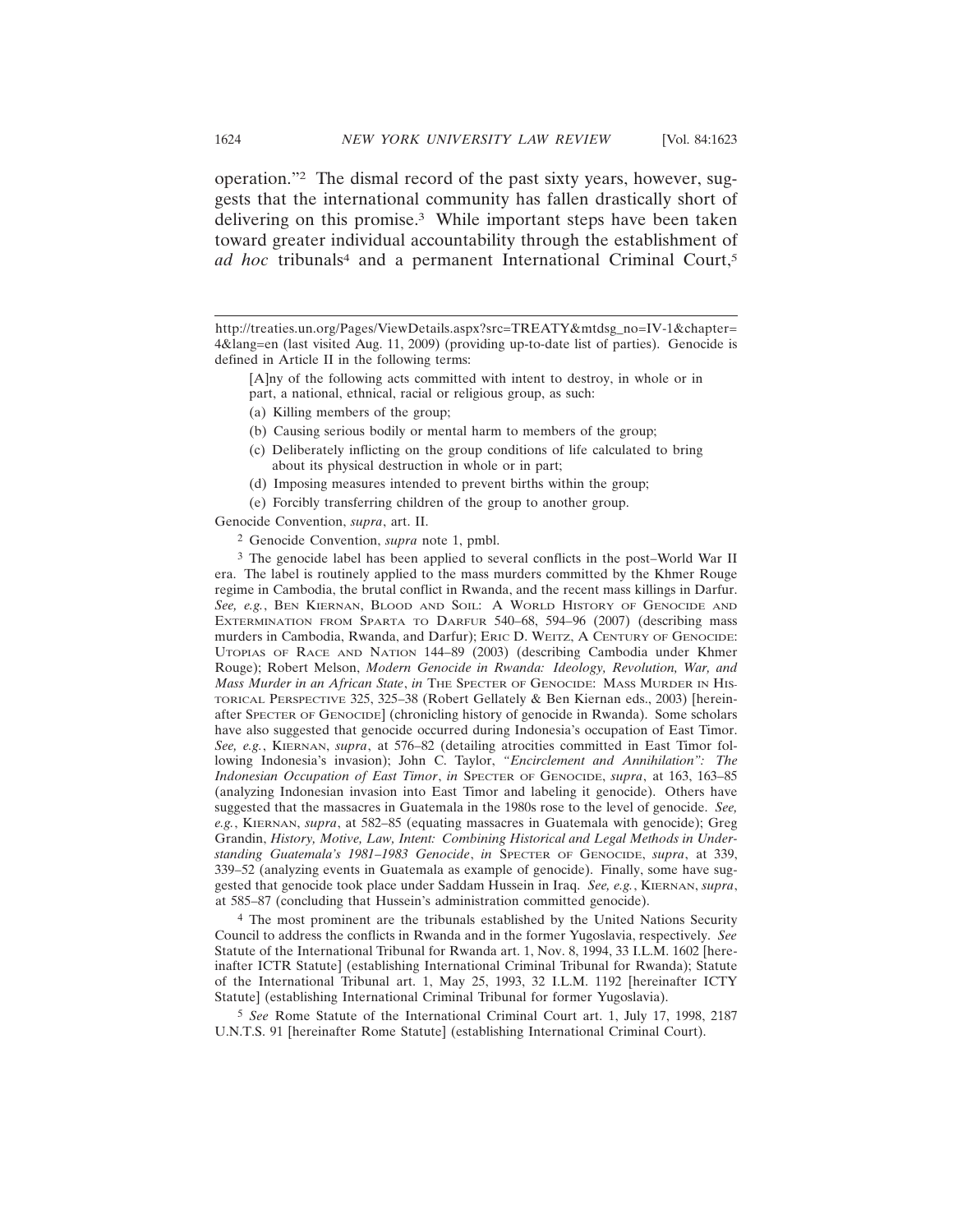recent history inevitably raises the question of whether individual criminal responsibility is really enough.6

This Note considers an alternative form of accountability: the imposition of responsibility upon a state *qua* state, which can and should complement individual criminal liability for genocide.7 State responsibility is an important concept in international law in general8 but is particularly important for genocide, which presupposes a systematic governmental campaign.9

In 2007, the International Court of Justice ("ICJ" or "the Court")10 defined the scope of state responsibility under the Genocide Convention for the first time when it reached the merits in the *Genocide Case*, 11 a case originally brought in 1993 by the Republic of Bosnia and Herzegovina (now Bosnia and Herzegovina) against the Federal Republic of Yugoslavia (now the Republic of Serbia).12 The

8 Ian Brownlie, *State Responsibility and the International Court of Justice*, *in* ISSUES OF STATE RESPONSIBILITY BEFORE INTERNATIONAL JUDICIAL INSTITUTIONS 11, 12 (Malgosia Fitzmaurice & Dan Sarooshi eds., 2004) ("State responsibility . . . provides the foundation of the law of treaties and constitutes the most basic part of general international law."); *see also* Anthony F. Lang, Jr., *Crime and Punishment: Holding States Accountable*, 21 ETHICS & INT'L AFF. 239, 240 (2007) ("International law is largely about what states can and cannot do. States continue to be the primary agents in the international system . . . .").

9 *See* M. CHERIF BASSIOUNI & PETER MANIKAS, THE LAW OF THE INTERNATIONAL CRIMINAL TRIBUNAL FOR THE FORMER YUGOSLAVIA 526 (1996) ("Genocide is usually considered a crime that is committed pursuant to a policy developed by the authorities of a state or state-like entity."); Lang, *supra* note 8, at 254 (arguing that "genocide is a crime that requires state complicity . . . [and] a large-scale operation beyond the scope of any one individual or even a small number of individuals" (internal citation omitted)).

10 The ICJ is the "principal judicial organ of the United Nations." U.N. Charter art. 92. The ICJ was created through a statute annexed to the U.N. Charter, which established the U.N. in 1945. *Id.* pmbl. (establishing U.N.); *id.* art. 92 (establishing ICJ); *see* Statute of the International Court of Justice, June 26, 1945, 59 Stat. 1055, 3 Bevans 1179 [hereinafter ICJ Statute] (founding statute of ICJ).

11 Application of Convention on Prevention and Punishment of Crime of Genocide (Bosn. & Herz. v. Serb. & Mont.) (Judgment of Feb. 26, 2007) [hereinafter *Genocide Case*], *available at* http://www.icj-cij.org/docket/files/91/13685.pdf.

12 The Republic of Bosnia and Herzegovina became Bosnia and Herzegovina on December 14, 1995. *Id.* ¶ 1. The Federal Republic of Yugoslavia became the state of Serbia and Montenegro on February 4, 2003. *Id.* On June 3, 2006, the Republic of Serbia

<sup>6</sup> *See* Thomas Franck, *Individual Criminal Liability and Collective Civil Responsibility: Do They Reinforce or Contradict One Another?*, 6 WASH. U. GLOBAL STUD. L. REV. 567, 569 (2007) (arguing that establishment of international criminal courts does not obviate need for state responsibility); *supra* note 3 (listing recent instances of genocide).

<sup>7</sup> *Cf.* Franck, *supra* note 6, at 571 ("[State responsibility] summons the people of the victim state and the victimizer state to work together to ameliorate the damage done, to display a new determination to work together, to rebuild, to reconstitute."); Mark A. Drumbl, *Pluralizing International Criminal Justice*, 103 MICH. L. REV. 1295, 1314 (2005) (reviewing FROM NUREMBERG TO THE HAGUE: THE FUTURE OF INTERNATIONAL CRIM-INAL JUSTICE (Philippe Sands ed., 2003)) (describing consequences of ignoring state responsibility by highlighting "retributive shortfall" that occurs when focus is solely on individual criminal liability).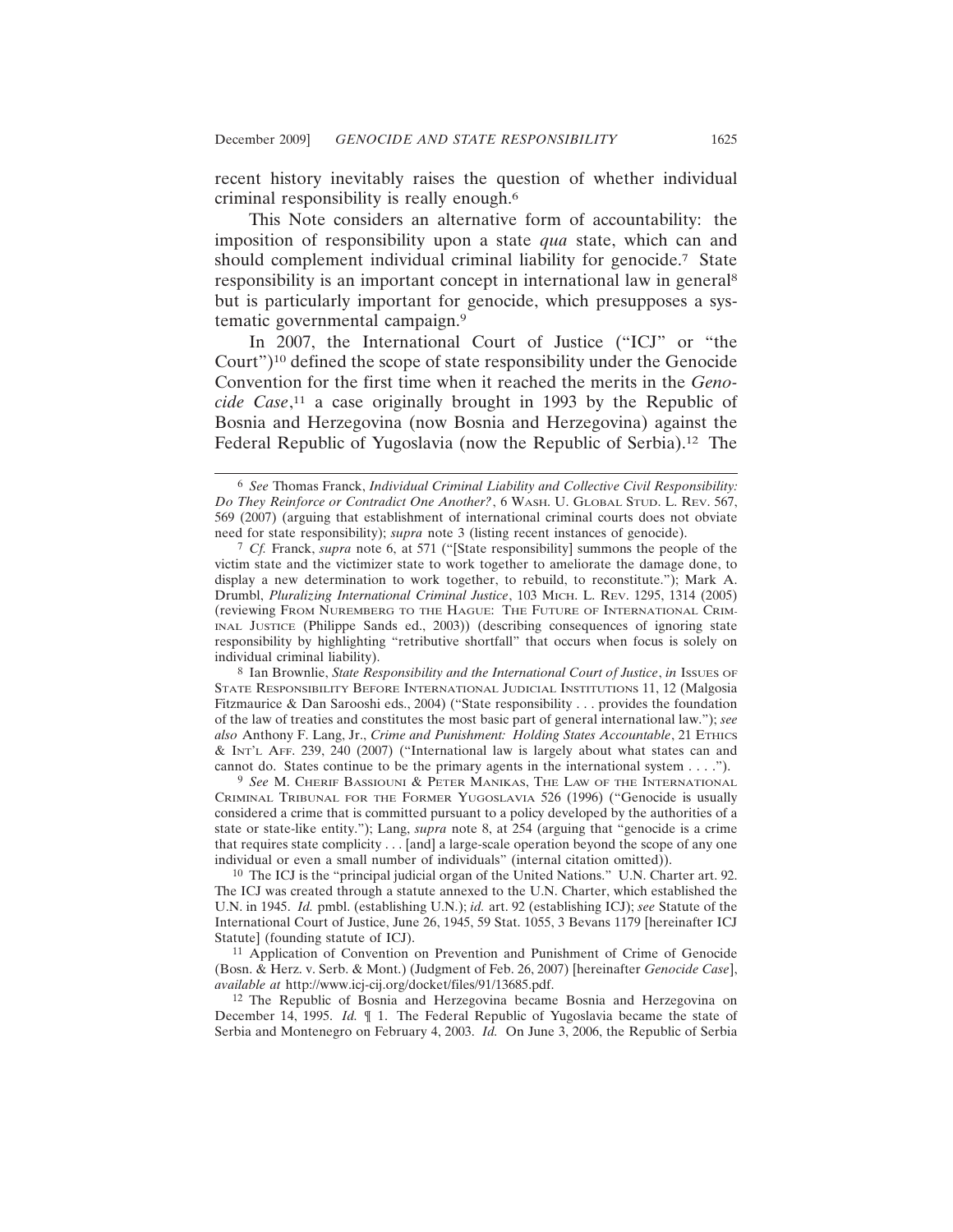dispute arose from the violent breakup of the former Yugoslavia. After years of litigation, mostly concerned with jurisdiction and state secession, the Court issued a divided opinion that immediately spurred extensive academic commentary, much of which was critical of the Court's conclusion that Serbia had not committed genocide despite its well-documented role in the massacre of Bosnian Muslims and other non-Serbs in Srebrenica, the primary site of the 1995 genocide.13 Essential to the Court's holding was its high standard for attribution, the test for determining when actions of non-state actors may be attributed to a state for the purposes of imposing liability.

While the *Genocide Case* can be read as a disappointment, and the Court's analysis is vulnerable to normative critique, this Note argues that it was nonetheless an important victory in the movement toward greater state accountability for genocide. Although the Court raised onerous evidentiary hurdles for establishing state responsibility for the *direct commission* of genocide, it managed simultaneously to impose upon states a clear duty to rein in non-state actors over whom they exercise influence by interpreting broadly their obligation to *prevent* genocide. By broadening states' duties to rein in non-state actors over whom they have influence, the Court opened the door to imposing liability upon states for failing to prevent acts not otherwise attributable to them, which has implications not only for the Court's own jurisprudence but also extrajudiciously within the customary framework of state responsibility.

Part I of this Note briefly reviews the framework of state responsibility under international law and provides background on the ICJ. Part II summarizes the decades-long debate on state responsibility under the Genocide Convention, the ICJ's resolution of that debate in the *Genocide Case*, and scholarly critiques of the opinion. Part III argues that the ICJ's opinion actually imposes on states an obligation to rein in non-state actors over whom they have influence. It then outlines how this obligation can be enforced through the political

became the official successor to Serbia and Montenegro. *Id.* ¶¶ 1, 67–79. Thus, at the time of the *Genocide Case*'s final judgment, the only remaining respondent in the case was the Republic of Serbia. *Id.* ¶ 77. The sovereign state of Montenegro, which declared independence from Serbia and Montenegro on June 3, 2006, *id.* ¶ 67, was deemed not an official party to the case, *id.* ¶ 77, even though the facts and events underlying the case occurred during a time period when Serbia and Montenegro constituted a single state. *Id.* ¶¶ 74, 78.

<sup>13</sup> *See infra* note 95 and accompanying text (summarizing scholarly critique). Srebrenica, a city in Bosnia and Herzegovina, was the primary site of the brutal ethnic cleansing that gave rise to the *Genocide Case*. Despite Srebrenica's being declared a "safe area" by the United Nations, the Bosnian Serb Army (VRS) stormed the city in July of 1995, targeting Bosnian Muslims in particular, and 7000 people were never seen again. *Genocide Case*, *supra* note 11, ¶ 278.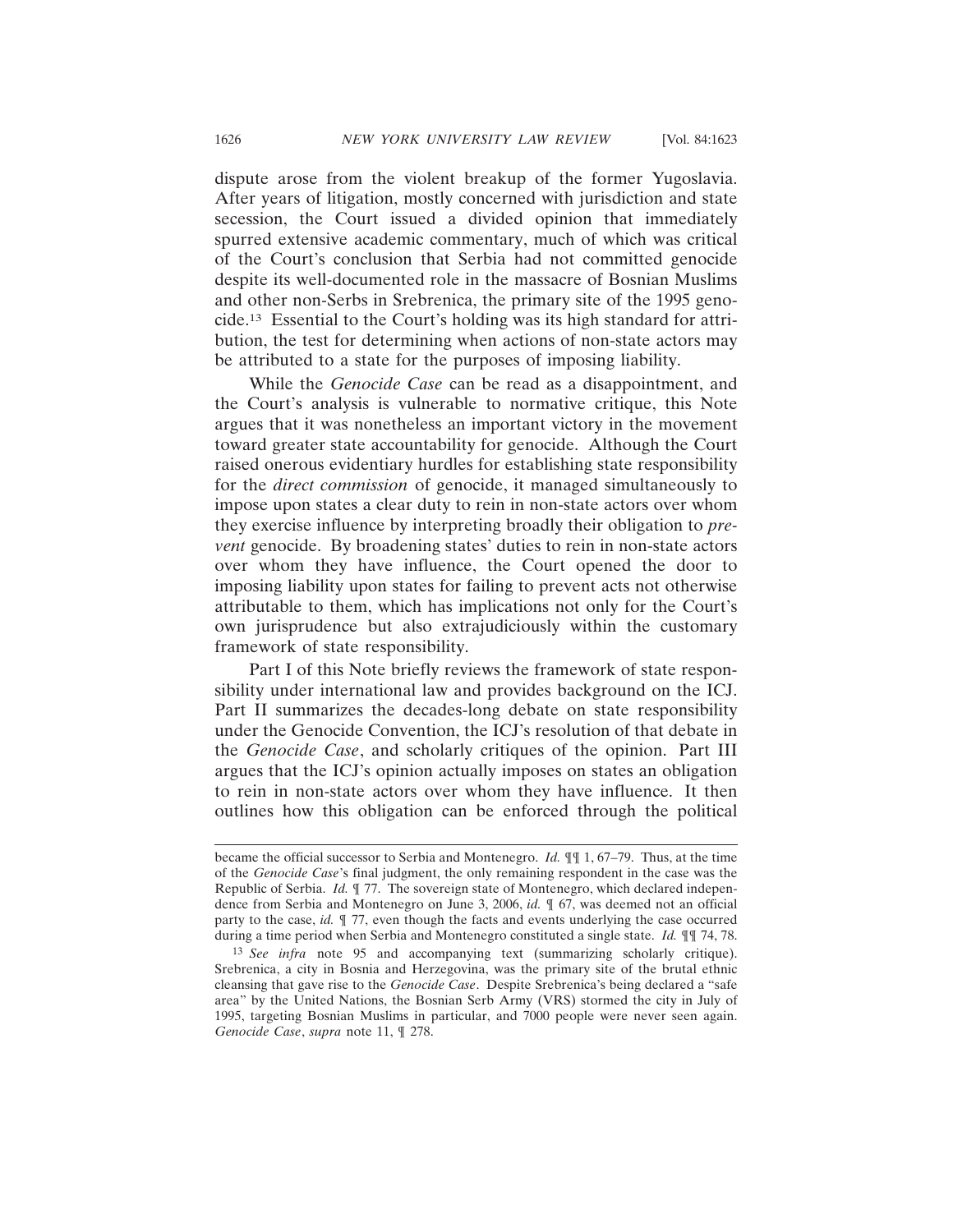organs of the United Nations or through the informal system of state responsibility.

## I STATE RESPONSIBILITY, ATTRIBUTION, AND ADJUDICATION

As a general background to the ICJ's opinion in the *Genocide Case*, this Part describes how states' international obligations are defined and enforced. Subsection A.1 outlines the system of state responsibility as codified by the International Law Commission (ILC).14 Subsection A.2 considers how the actions of individuals and groups are attributed to states for the purposes of state responsibility. Finally, Section B describes the role of the ICJ within this system.

### *A. State Responsibility*

States are subject to a rapidly expanding web of international obligations, and in the absence of a transnational executive power, enforcement of these obligations is primarily secured through a diffuse system of state accountability. In the Articles on Responsibility of States for Internationally Wrongful Acts ("ILC Articles" or "the Articles"), the ILC provided the most authoritative description of this system.<sup>15</sup> The Articles, which were in the works for half a century,<sup>16</sup> do not attempt to define the substantive responsibilities, or "primary obligations," that states have under international law. Instead, they describe the "secondary obligations" that attach once a state has violated a primary obligation.<sup>17</sup>

<sup>14</sup> The ILC was established by the United Nations General Assembly in 1947 for the purpose of "encouraging the progressive development of international law and its codification." G.A. Res. 174 (II), at 105, U.N. Doc. A/519 (Nov. 17, 1947). A detailed history of the ILC and its work is available at the ILC's official website. International Law Commission, Introduction, http://untreaty.un.org/ilc/ilcintro.htm (last visited Oct. 20, 2009).

<sup>15</sup> Draft Articles on Responsibility of States for Internationally Wrongful Acts [hereinafter ILC Articles], *in Report of the International Law Commission to the General Assembly*, 56 U.N. GAOR Supp. (No. 10) at 59, U.N. Doc. A/56/10 (2001), *available at* http://www.un.org/documents/ga/docs/56/a5610.pdf.

<sup>16</sup> For a detailed overview of the ILC's work on state responsibility from 1949 to the present, including links to relevant documents, see International Law Commission, State Responsibility, http://untreaty.un.org/ilc/summaries/9\_6.htm (last visited Aug. 11, 2009).

<sup>17</sup> By focusing their efforts on secondary rather than primary obligations, the ILC "managed to relegate extremely controversial issues . . . and thereby achieve both a wider acceptance of the Articles and a sound methodological structure." Marko Milanovic, *State Responsibility for Genocide*, 17 EUR. J. INT'L L. 553, 560 (2006).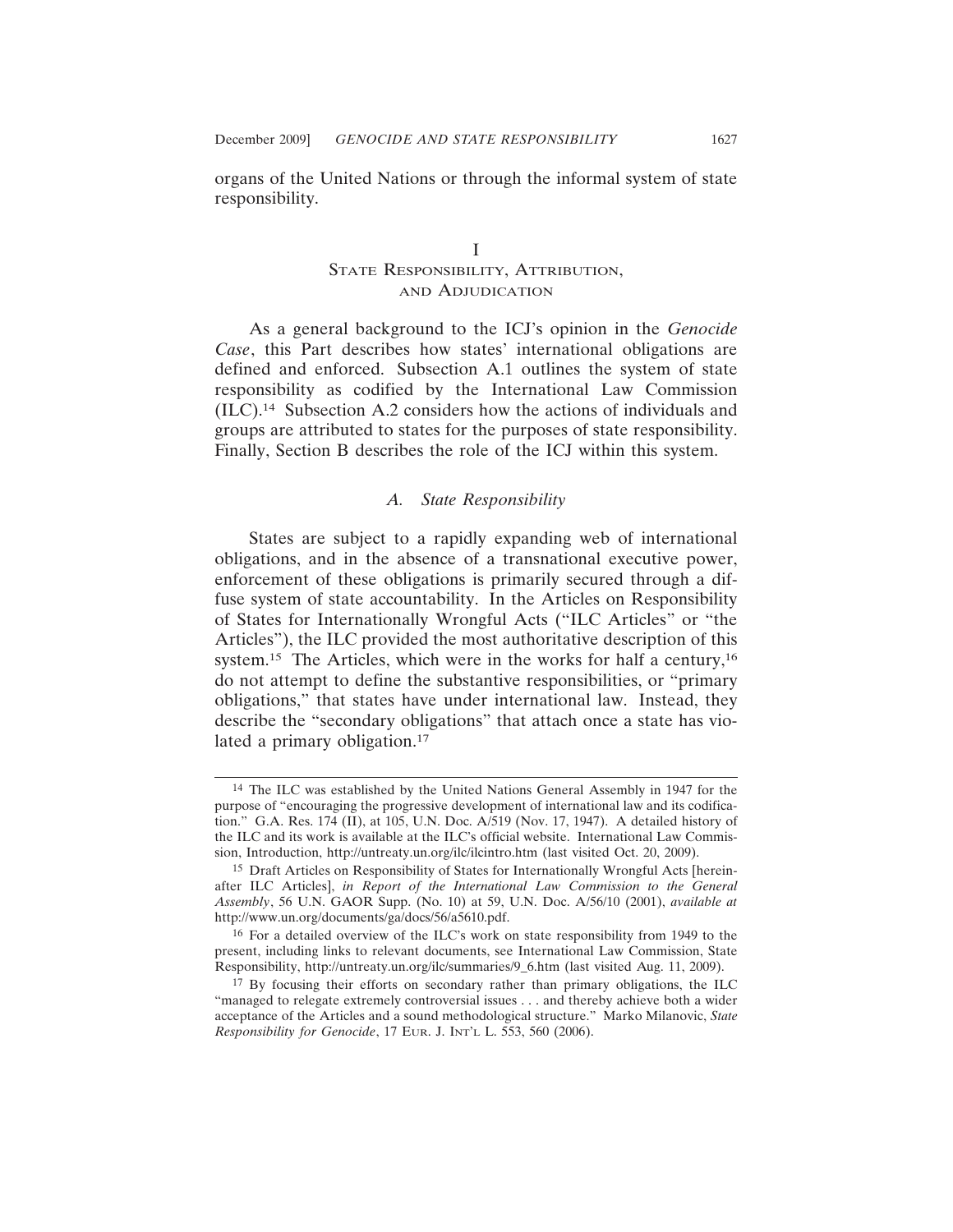This distinction between primary and secondary obligations is "the central organizing device of the [A]rticles"18 and is essential to understanding the system of state responsibility. The goal of the Articles is not to summarize the *content* of states' international obligations but simply to outline the *consequences* that flow from violating those obligations. The Articles, for example, say nothing about how to define each state's territorial waters, something that is governed by customary international law and by the U.N. Convention on the Law of the Sea;19 however, they do suggest what measures a state may take when its rights under the law of the sea are violated. Similarly, the Articles do not define states' obligations under the Genocide Convention but merely outline the consequences arising from of a violation of these obligations.

#### *1. Secondary Obligations and Peremptory Norms*

Under the framework of state responsibility, when a state violates a primary obligation, at least two secondary obligations attach: the obligation to cease the violation<sup>20</sup> and, as appropriate, the obligation to provide reparation.21 In order to ensure that the violating state carries out its secondary obligations, "injured"22 states may impose sanctions and take other reprisal actions in order to induce compliance.<sup>23</sup>

While this framework generally applies to all international obligations, the ILC realized early on that it was necessary to distinguish particularly egregious violations from run-of-the-mill transgressions.

<sup>18</sup> James Crawford, *The ILC's Articles on Responsibility of States for Internationally Wrongful Acts: A Retrospect*, 96 AM. J. INT'L L. 874, 876 (2002).

<sup>19</sup> United Nations Convention on the Law of the Sea, Dec. 10, 1982, 1833 U.N.T.S. 397.

<sup>20</sup> ILC Articles, *supra* note 15, at 216 (art. 30) (stating that states who are responsible for internationally wrongful acts have obligation "to cease that act [and] offer appropriate assurances and guarantees of non-repetition").

<sup>&</sup>lt;sup>21</sup> Article 31(1) states: "The responsible State is under an obligation to make full reparation for the injury caused by the internationally wrongful act." *Id.* at 223 (art. 31(1)). Reparations can take the form of restitution, compensation, or satisfaction. *Id.* at 237, 243, 263 (arts. 35–37).

<sup>22</sup> An "injured" state is a state "whose individual right has been denied or impaired by the internationally wrongful act or which has otherwise been particularly affected by that act." *Id.* at 293 (cmt. to pt. 3, ch. I).

<sup>23</sup> Such actions are referred to as "countermeasures." Countermeasures, while permitted under the Articles, are severely limited. Injured states may only take countermeasures "in order to induce the responsible State to comply with its [secondary] obligations." *Id.* at 328 (cmt. to art. 49(1)). Further, countermeasures must be taken "in such a way as to permit the resumption of performance of the obligations in question." *Id.* Additionally, countermeasures may not breach the international prohibition against the use of force, fundamental human rights, or other peremptory norms of international law. *Id.* at 333 (art. 50). For an explanation of peremptory norms, see *infra* note 31.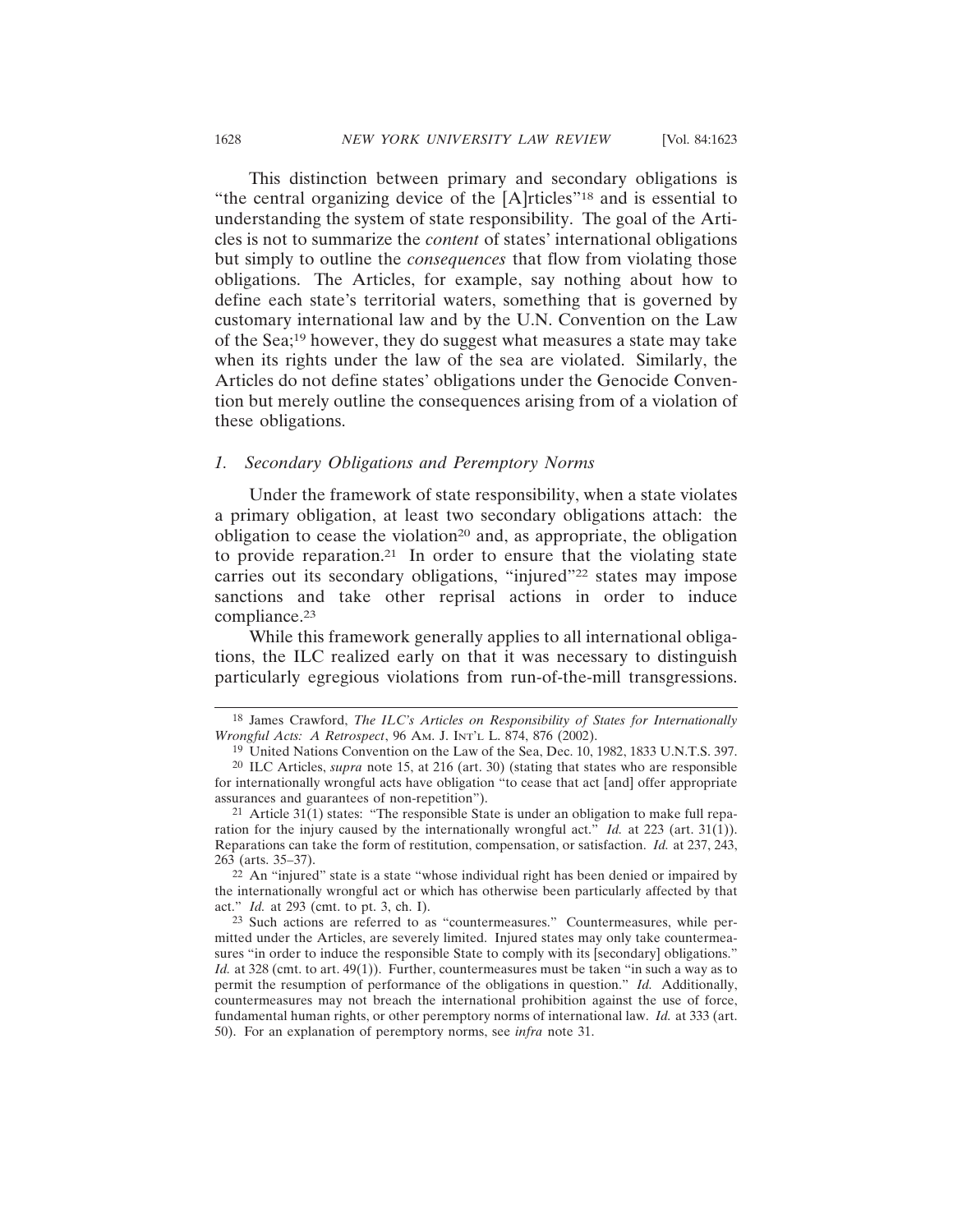Earlier drafts of the Articles sought to capture this distinction by classifying certain violations as *criminal*. 24 Commission members were sharply divided on the notion of "State crimes,"25 however, and comments received from governments reflected "varying degrees of satisfaction or dissatisfaction" with the distinction.26 A number of states opposed the idea of state crimes altogether27 while others expressed strong support for the proposed framework because it properly allowed more severe consequences to attach to particularly egregious violations of international law.28 Opposition to the notion of state criminality ultimately won the day, and the Articles as finally adopted by the ILC in 2001 make no reference to state crimes.29

However, the Articles still manage to preserve a distinction between lesser and greater violations by distinguishing "[s]erious breaches of obligations under peremptory norms of general international law" from other violations.30 These serious breaches are identified by reference to two criteria. First, they involve breaches of obligations under peremptory norms of international law.31 Secondly,

26 *Id.* at 119 (¶ 246); *see also id.* ("[A] number of Governments were vehemently opposed to the notion of [state] crimes and regarded it as capable of destroying the draft articles as a whole . . . .").

27 *See, e.g.*, Int'l Law Comm'n, *State Responsibility: Comments and Observations Received from Governments*, at 61, U.N. Doc. A/CN.4/488 (Mar. 25, 1998) [hereinafter ILC, *Comments and Observations*] (comment from United States) (arguing that notion of state crimes "[has] no support under the customary international law of State responsibility, would not be a progressive development and would be unworkable in practice"); *id.* at 50–51 (comment from Austria) (cautioning that state crimes framework would "provide tempting pretexts for defending countermeasures and sanctions of a disproportional character against minor violations of international law").

28 *See, e.g.*, *id.* at 53–54 (comment from Denmark, on behalf of Nordic countries) (stressing need to "establish particularly grave violations of international law by a State, such as aggression and genocide, as a specific category, where the consequences of the violations are more severe").

29 *See generally* ILC Articles, *supra* note 15.

30 ILC Articles, *supra* note 15, at 277 (cmt. to ch. III). The abandonment of state crimes in favor of this new framework was "not simply a terminological substitute for state criminality," but rather "a fundamental rejection of the notion of a different [i.e. *criminal*] kind of responsibility of states." Milanovic, *supra* note 17, at 563.

31 ILC Articles, *supra* note 15, at 277 (cmt. to ch. III). Peremptory norms, often referred to by the Latin term "*jus cogens*," are defined in the Vienna Convention as

<sup>24</sup> In the 1996 draft, Article 19, entitled "International Crimes and International Delicts," defined an "international crime" as "[a]n internationally wrongful act which results from the breach by a State of an international obligation so essential for the protection of fundamental interests of the international community that its breach is recognized as a crime by that community as a whole." *Report of the International Law Commission to the General Assembly*, 51 U.N. GAOR Supp. (No. 10) at 131 (art. 19(2)), U.N. Doc. A/51/ 10 (1996) [hereinafter ILC 1996 Report].

<sup>25</sup> *Report of the International Law Commission to the General Assembly*, 53 U.N. GAOR Supp. (No. 10) at 130–31 (¶ 284), U.N. Doc. A/53/10 (1998) [hereinafter ILC 1998 Report].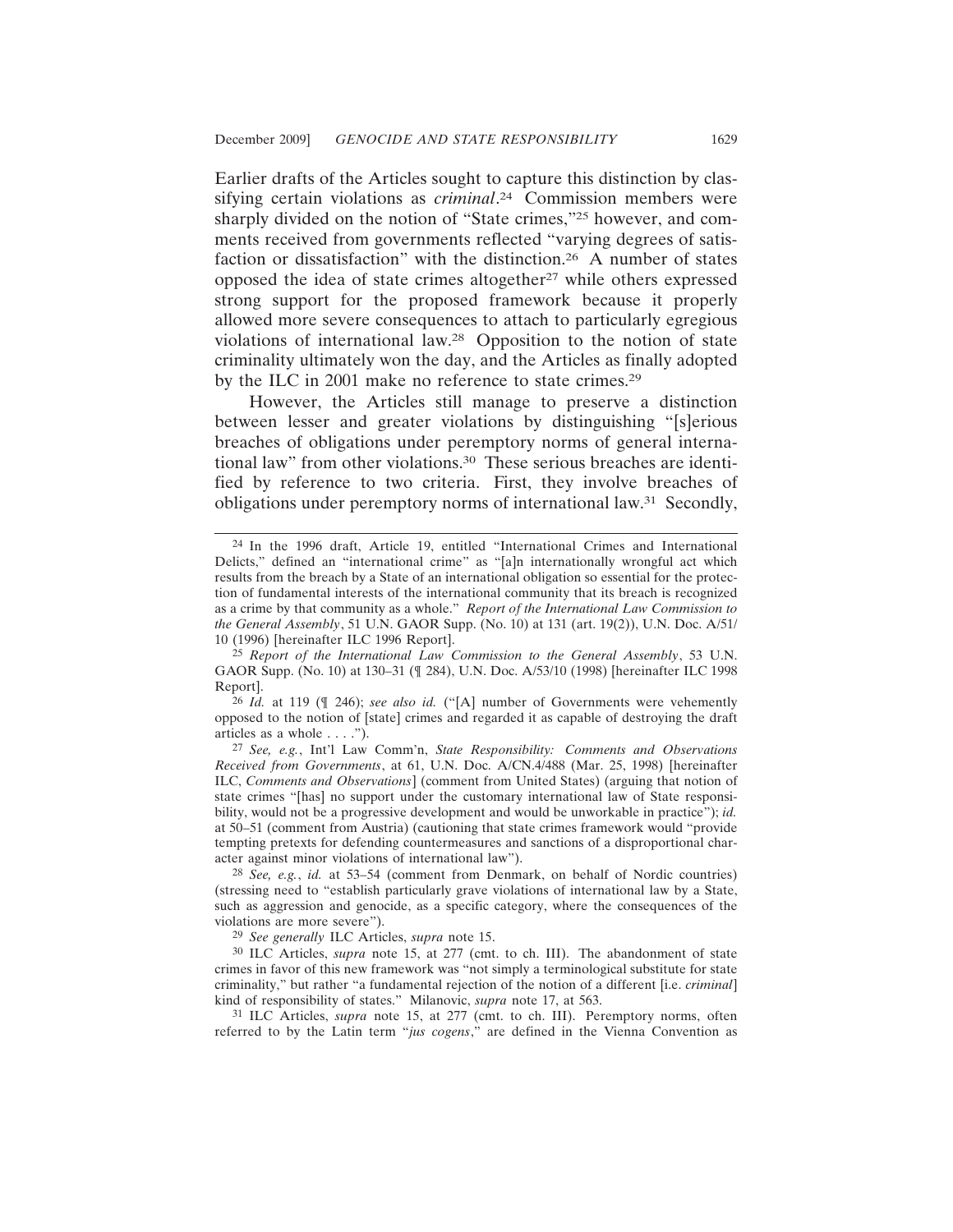the breaches are "in themselves serious, having regard to their scale or character."32 These "serious" breaches, in addition to giving rise to secondary obligations on the part of the breaching state, impose an obligation on third-party states to "cooperate to bring [the breach] to an end through lawful means,"33 and not to "recognize as lawful a situation created by [such] a serious breach."34

This affirmative duty to cooperate may be carried out through the U.N. or independently by a group of states outside of any formal international institutional structure.35 There is general consensus that the prohibition against genocide is one of these peremptory norms.36 Therefore, under the Articles on State Responsibility, acts of genocide give rise to an affirmative duty on the part of the international community as a whole to take action to end the genocide.

#### *2. Attribution and Agency*

A necessary requirement for holding any state responsible for wrongful conduct is a proven relationship between the state and the actual perpetrator of the wrongful conduct. State responsibility depends, in other words, on *attribution*. 37 Attribution is not only relevant for determining whether a state has violated international law,

<sup>&</sup>quot;norm[s] accepted and recognized by the international community of States as a whole as [norms] from which no derogation is permitted and which can be modified only by a subsequent norm of general international law having the same character." Vienna Convention on the Law of Treaties art. 53, May 23, 1969, 1155 U.N.T.S. 331 [hereinafter Vienna Convention].

<sup>32</sup> ILC Articles, *supra* note 15, at 277 (cmt. to ch. III). Breaches are serious if they involve "a gross or systematic failure by the responsible State to fulfil the obligation." *Id.* at 282 (art. 40(2)). Factors to consider in determining the seriousness of a violation include "the intent to violate the norm; the scope and number of individual violations; and the gravity of their consequences for the victims." *Id.* at 285 (cmt. to art. 40).

<sup>33</sup> *Id.* at 286 (art. 41(1)).

<sup>34</sup> *Id.* (art. 41(2)).

<sup>35</sup> *Id.* at 287 (cmt. to art. 41) ("Cooperation could be organized in the framework of a competent international organization, in particular the United Nations[, or through] noninstitutionalized cooperation.").

<sup>36</sup> *See, e.g.*, *id.* at 208 (cmt. to art. 26) (listing genocide as example of "clearly accepted and recognized" peremptory norm); *see also* Application of Convention on Prevention and Punishment of Crime of Genocide, Further Requests for Indication of Provisional Measures (Bosn. & Herz. v. Yugo.), 1993 I.C.J. 325, 440 (Sept. 13) (separate opinion of Judge Lauterpacht) ("[T]he prohibition of genocide . . . has generally been accepted as having the status not of an ordinary rule of international law but of *jus cogens*. Indeed, the prohibition of genocide has long been regarded as one of the few undoubted examples of *jus cogens*.").

<sup>37</sup> The imposition of liability upon a state for the acts of non-state actors is sometimes termed "imputability" rather than "attribution." *See, e.g.*, ILC 1998 Report, *supra* note 25, at 80, 157 (using "imputability"). In this Note, however, the latter term will be used. *Cf. id.* at 153 (explaining that drafters of ILC Articles decided to use "attribution" rather than "imputability" because latter term "implied, quite unnecessarily, an element of fiction").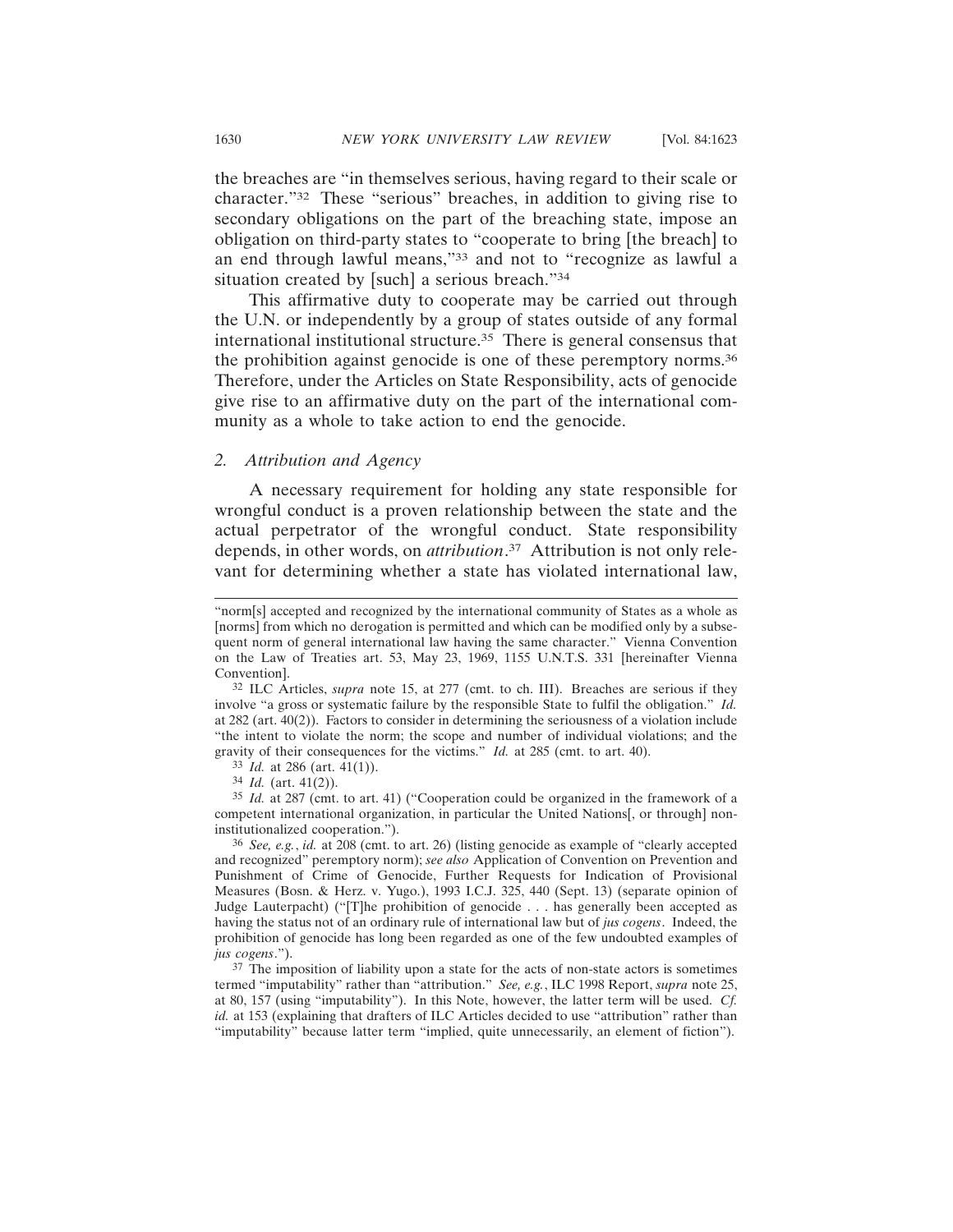but also for determining whether an injured state is permitted to take action against the perpetrating state.38

Unlike the American common law of agency, attribution in international law is less focused on reliance and outward manifestations of consent<sup>39</sup> and more focused on the existence of an actual relationship between the state and the wrongful actor. Thus, a state may be liable for the actions of an individual or group it directs and controls regardless of whether that relationship is apparent to the reasonable observer.40

States are naturally liable for the actions of their own organs.<sup>41</sup> In fact, states may be responsible for the wrongful acts of their organs even when they exceed their authority or contravene instructions.42 States are similarly liable for the actions of persons or entities that, while not organs strictly speaking, are empowered by the law to exercise elements of governmental authority.43 Attribution is more con-

40 Ultimately, attribution for the purposes of state responsibility is less about protecting agents from liability for the actions they must carry out on behalf of their principals and more about determining which conduct is appropriately regarded as conduct of the state itself. In fact, holding a state responsible for the actions of individuals does not necessarily relieve the individual perpetrator from liability. As the ICJ observed in the *Genocide Case*, "duality of responsibility continues to be a constant feature of international law." *Genocide Case*, *supra* note 11, ¶ 173. This duality is reflected in the Rome Statute, establishing the International Criminal Court, and in the Articles on State Responsibility. *See* Rome Statute, *supra* note 5, art. 25(4) ("No provision in this Statute relating to individual criminal responsibility shall affect the responsibility of States under international law."); ILC Articles, *supra* note 15, at 363 (art. 58) ("These articles are without prejudice to any question of the individual responsibility under international law of any person acting on behalf of a State."); *see also id.* at 364 (cmt. to art. 58) ("The State is not exempted from its own responsibility for internationally wrongful conduct by the prosecution and punishment of the State officials who carried it out.").

41 The ILC defines "state organs" as "all the individual or collective entities which make up the organization of the State and act on its behalf," including "organ[s] of any territorial governmental entity within the State." ILC Articles, *supra* note 15, at 84 (cmt. to art. 4).

42 *Id.* at 99 (cmt. to art. 7) ("The State cannot take refuge behind the notion that, according to the provisions of its internal law or to instructions which may have been given to its organs or agents, their actions or omissions ought not to have occurred or ought to have taken a different form.").

<sup>&</sup>lt;sup>38</sup> See Jörn Griebel & Milan Plücken, New Developments Regarding the Rules of Attri*bution? The International Court of Justice's Decision in Bosnia v. Serbia, 21 LEIDEN J.* INT'L L. 601, 604 (2008) (explaining that attribution to state leads to both *substantial* and *instrumental* consequences, meaning, respectively, that "the responsible state [must] make good the violation," for example by paying restitution, and "the victim state [may also] take measures in reaction to the violation").

<sup>39</sup> American agency law places emphasis on *reasonable reliance* by agents and third parties and *manifestations of intent* by the principal. *See* RESTATEMENT (THIRD) OF AGENCY §§ 1.01, 2.01, 2.03 (2006) (stating that agency relationship arises where principal "manifests intent" to enter into arrangement and finding agency authority where agent or third party "reasonably believes" authority to have been granted).

<sup>43</sup> *Id.* at 92 (art. 5).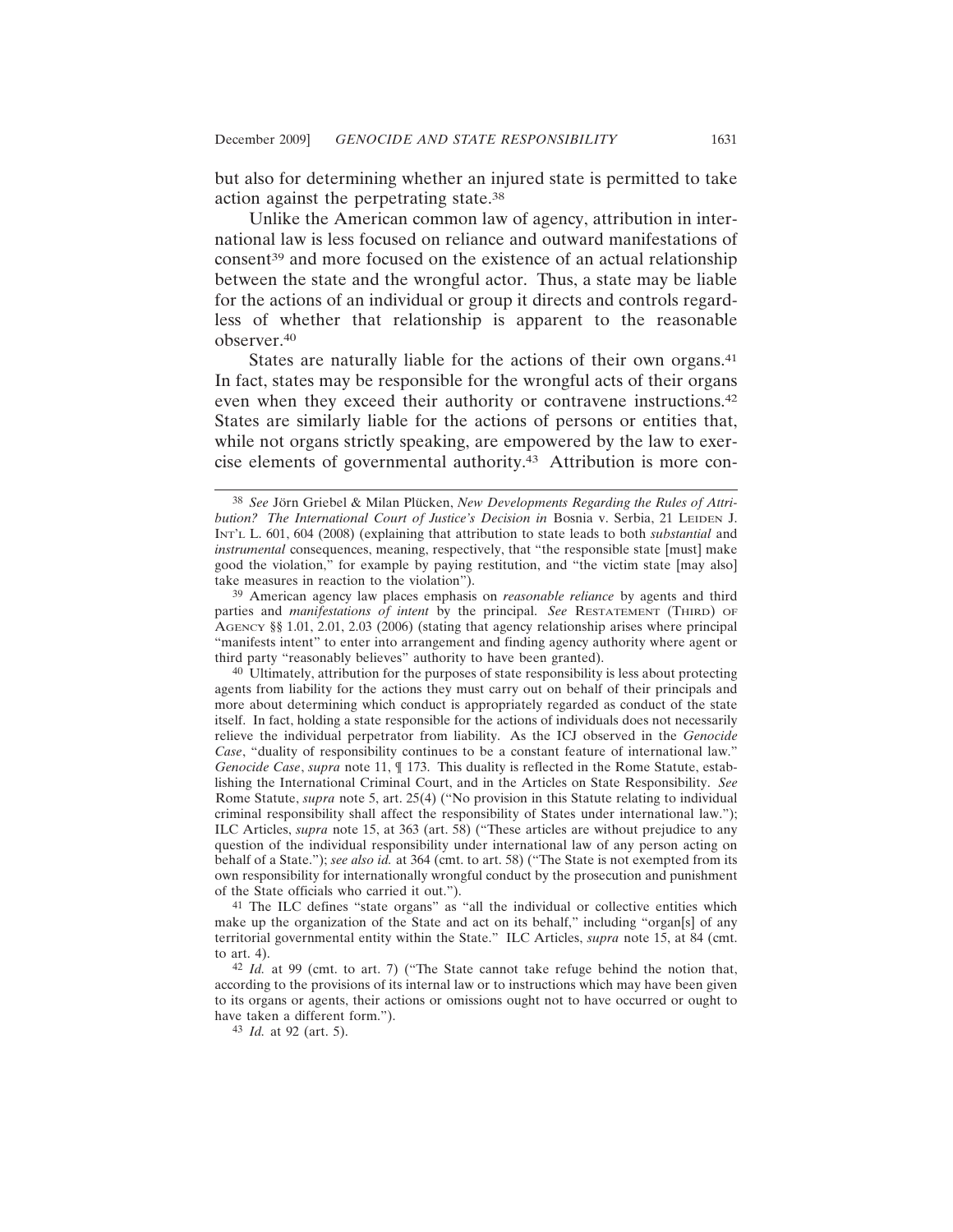tested when the wrongdoers do not have any official or legal relationship to the state but instead have received financial or logistical support from the state or have acted under the state's instruction or direction. At the heart of the *Genocide Case* was a disagreement about the scope of attributable action.<sup>44</sup>

Since attribution is a necessary element of state responsibility, the test applied will often be outcome determinative. This was precisely what happened in the *Genocide Case* where the ICJ's attribution test proved fatal to Bosnia's genocide claim.45

#### *B. The International Court of Justice*

Outside the system of state responsibility described above, international legal obligations may also be enforced by the ICJ. The ICJ was born as part of the establishment of the U.N. in 1945.46 Under the U.N. Charter, which created both the U.N. and the ICJ,<sup>47</sup> all U.N. Member States are automatically parties to the Statute of the ICJ,<sup>48</sup> which is "an integral part" of the Charter itself.<sup>49</sup> Since states can be members of the Court without being members of the U.N.50 but not

<sup>44</sup> As one commentator has observed, attribution is an issue "highly likely to recur" in future cases applying the Genocide Convention since "states today find many ways . . . of trying to cover up their tracks when on a genocidal rampage." Milanovic, *supra* note 17, at 575.

<sup>45</sup> *Genocide Case*, *supra* note 11, ¶¶ 413–15 ("The Court concludes from the foregoing that the acts of those who committed genocide at Srebrenica cannot be attributed to the Respondent . . . .").

<sup>46</sup> The founding statute of the ICJ was annexed as part of the U.N. Charter itself. *See* U.N. Charter art. 92 (establishing ICJ and referring to annexed statute); ICJ Statute, *supra* note 10. The ICJ, the principal judicial organ of the United Nations, is a civil tribunal that adjudicates disputes between states. The ICJ was a successor to the Permanent Court of International Justice (PCIJ), an organ of the League of Nations established in the post–World War I era. IAN BROWNLIE, PRINCIPLES OF PUBLIC INTERNATIONAL LAW 707 (7th ed. 2008). The statutes of the two courts are virtually the same and jurisdiction under instruments referring to the PCIJ are now read to refer to the ICJ. *Id.* at 708. The continuity between the two courts is evident in that the ICJ "and States appearing before it make continual use of the judicial precedents established in the earlier period." SHABTAI ROSENNE, THE LAW AND PRACTICE OF THE INTERNATIONAL COURT, 1920–2005, 73 (2006). The ICJ is distinct from the International Criminal Court, established by the Rome Statute, *supra* note 5, which is independent of the U.N. and has been granted criminal jurisdiction over the prosecution of individuals. *See* International Criminal Court, About the Court, Frequently Asked Questions, http://www.icc-cpi.int/Menus/ICC/About+the+Court/ Frequently+asked+Questions/ (last visited Oct. 19, 2009).

<sup>47</sup> U.N. Charter pmbl. (establishing U.N.); *id.* art. 92 (establishing ICJ).

<sup>48</sup> U.N. Charter art. 93(1).

<sup>49</sup> U.N. Charter art. 92.

<sup>50</sup> U.N. Charter art. 93(2).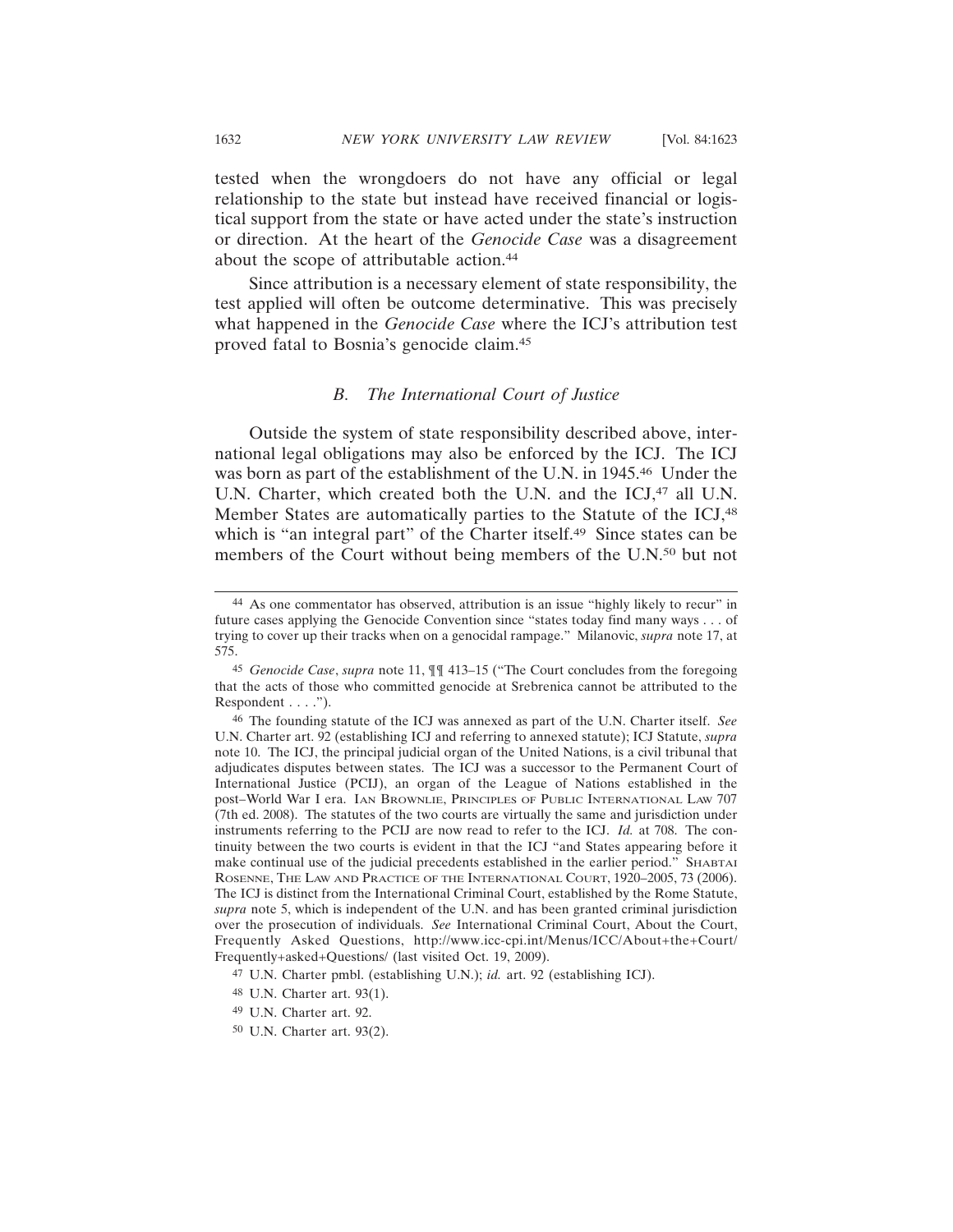vice versa, membership of the Court is typically larger than the membership of the U.N. It is thus rightly called the "World Court."51

Unlike the high court of most states, however, the ICJ's jurisdiction is not plenary. While membership in the ICJ is mandatory for U.N. members, they are not obliged to consent fully (or even partially) to the jurisdiction of the Court.52 Instead, the ICJ's jurisdiction over an international dispute depends on the extent to which the respondent state has consented ex ante to the Court's jurisdiction. In addition to this limitation on jurisdiction, the Court's decisions are, strictly speaking, only binding on the parties before them.<sup>53</sup>

The judges on the Court are inevitably mindful of the reality that the states whose disputes they are to resolve may withdraw their consent to jurisdiction over future cases in response to an unfavorable judgment. The United States has done just this: It has gradually chipped away at the Court's authority in the wake of controversial

<sup>51</sup> This label is common. For example, the Max-Planck-Institute publishes a digest of ICJ cases called the "World Court Digest." *See* PETRA MINNEROP ET AL., MAX-PLANCK-INST. FOR INT'L LAW, WORLD COURT DIGEST 2001–2005 (2009), *available at* http:// www.mpil.de/ww/en/pub/research/details/publications/institute/wcd.cfm. Shabtai Rosenne, one of the world's leading experts on ICJ procedure, has also published a book about the ICJ using the "World Court" label. See SHABTAI ROSENNE, THE WORLD COURT: WHAT IT IS AND HOW IT WORKS (4th ed. 1989).

<sup>52</sup> *See, e.g.*, BROWNLIE, *supra* note 46, at 711–12 (noting that being party to ICJ Statute does not in and of itself signify state's submission to ICJ jurisdiction but that "some further expression of consent is required"). Consent to ICJ jurisdiction is expressed in one of three ways. First, in the most straightforward case, states agree to refer their pre-existing dispute to the ICJ, and jurisdiction is thus clear and uncontested. *See* ICJ Statute, *supra* note 10, art. 36(1) (giving ICJ jurisdiction over "all cases which the parties refer to it"). Secondly, states may confer jurisdiction on the Court as part of a multilateral treaty for matters that arise under the treaty, in advance of any particular dispute. *Id.* (giving ICJ jurisdiction over "all matters specially provided for in the Charter of the United Nations or in treaties and conventions in force"). Third, a state may submit to the Court's jurisdiction more broadly by means of a declaration to that effect. *Id.* art. 36(2) ("The state parties to the present Statute may at any time declare that they recognize as compulsory *ipso facto* and without special agreement, in relation to any other state accepting the same obligation, the jurisdiction of the Court in all legal disputes concerning [legal issues or obligations designated in the declaration]."). These declarations are entirely voluntary and may be withdrawn at any time. States typically attach reservations to their declarations excluding from jurisdiction certain types of disputes. For an up-to-date collection of declarations and reservations, see International Court of Justice, Declarations Recognizing the Jurisdiction of the Court as Compulsory, http://www.icj-cij.org/jurisdiction/index.php?p1=5&p2=1& p3=3 (last visited Aug. 11, 2009).

<sup>53</sup> ICJ Statute, *supra* note 10, art. 59 ("The decision of the Court has no binding force except between the parties and in respect of that particular case."). If necessary, parties' obligations to comply may be enforced by the Security Council. U.N. Charter art. 94(2) ("If any party to a case fails to perform the obligations incumbent upon it under a judgment rendered by the Court, the other party may have recourse to the Security Council  $\ldots$ .").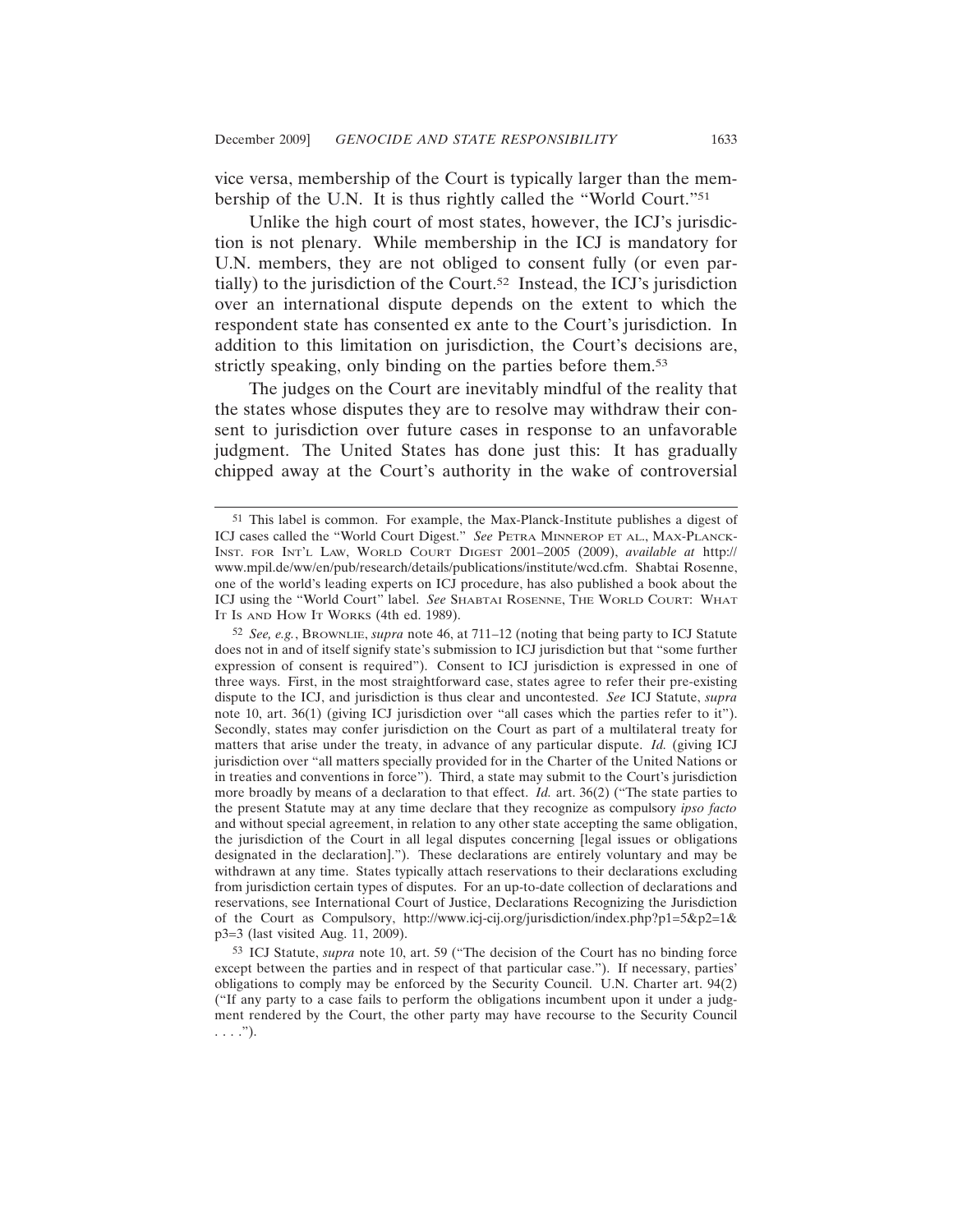judgments.54 The judges on the Court thus have a very pragmatic reason to hesitate before taking a bold stance against Member States.

These limitations notwithstanding, the Court plays an important role both symbolically and practically. In addition to mediating disputes between states, it "represents and is designed to serve the international community in its entirety[, and] its first and foremost role is to uphold the global values of that community."55 This influence is not only moral and political but also doctrinal because an opinion of the Court may contribute in important ways to the gradual evolution of international law.56

#### II

## STATE OBLIGATIONS UNDER THE GENOCIDE CONVENTION

The legal definition of genocide is well settled $57$  and is widely considered part of customary international law.58 This definition was codified in the Genocide Convention<sup>59</sup> and later incorporated ver-

55 Georges Abi-Saab, *The International Court as a World Court*, *in* FIFTY YEARS OF THE INTERNATIONAL COURT OF JUSTICE: ESSAYS IN HONOUR OF SIR ROBERT JENNINGS 3, 7 (Vaughan Lowe & Malgosia Fitzmaurice eds., 1996).

56 *See* BROWNLIE, *supra* note 46, at 20 ("[I]t is obvious that a unanimous, or almost unanimous, decision [of the ICJ] has a role in the progressive development of the law.").

59 Genocide Convention, *supra* note 1, art. II.

<sup>54</sup> For example, after the ICJ held in the *Nicaragua* case that the United States violated international law by supporting guerrillas against the Nicaraguan government and by mining Nicaragua's harbors, Military and Paramilitary Activities (Nicar. v. U.S.), 1986 I.C.J. 14 (June 27), the United States withdrew its declaration of jurisdiction. RENATA SZAFARZ, THE COMPULSORY JURISDICTION OF THE INTERNATIONAL COURT OF JUSTICE 89 (1993). Similarly, after a defeat in the *LaGrand* case, a case concerning the consular rights of non-citizens on death row, LaGrand Case (F.R.G. v. U.S.), 2001 I.C.J. 466 (June 27), the United States withdrew from the Optional Protocol to the Vienna Convention on Consular Relations that had given the Court jurisdiction. *See generally* John Quigley, *The United States' Withdrawal from International Court of Justice Jurisdiction in Consular Cases: Reasons and Consequences*, 19 DUKE J. COMP. & INT'L L. 263 (2009) (examining reasons for, as well as legality and implications of, United States's withdrawal after *LaGrand* case).

<sup>57</sup> ILC 1996 Report, *supra* note 24, at 87 ("The definition of genocide contained in article II of the [Genocide] Convention . . . is widely accepted and generally recognized as the authoritative definition of this crime . . . ."); *see supra* note 1 (providing definition of genocide from Genocide Convention).

<sup>58</sup> Customary international law emerges when a pattern of state practice is accompanied by *opinio juris*, that is, the general belief among states that the practice is obligatory. BROWNLIE, *supra* note 46, at 6; *see also* ICJ Statute, *supra* note 10, art. 38(1)(b) (listing, as one of four sources of international law, "international custom, as evidence of general practice accepted as law"). The customary nature of the prohibition on genocide means that it is binding upon *all* states, even if they are not signatories to the Genocide Convention. *See, e.g.*, Reservations to Convention on Prevention and Punishment of Crime of Genocide, Advisory Opinion, 1951 I.C.J. 15, 23 (May 28) ("[T]he principles underlying the [Genocide] Convention are principles which are recognized by civilized nations as binding on States, even without any conventional obligation.").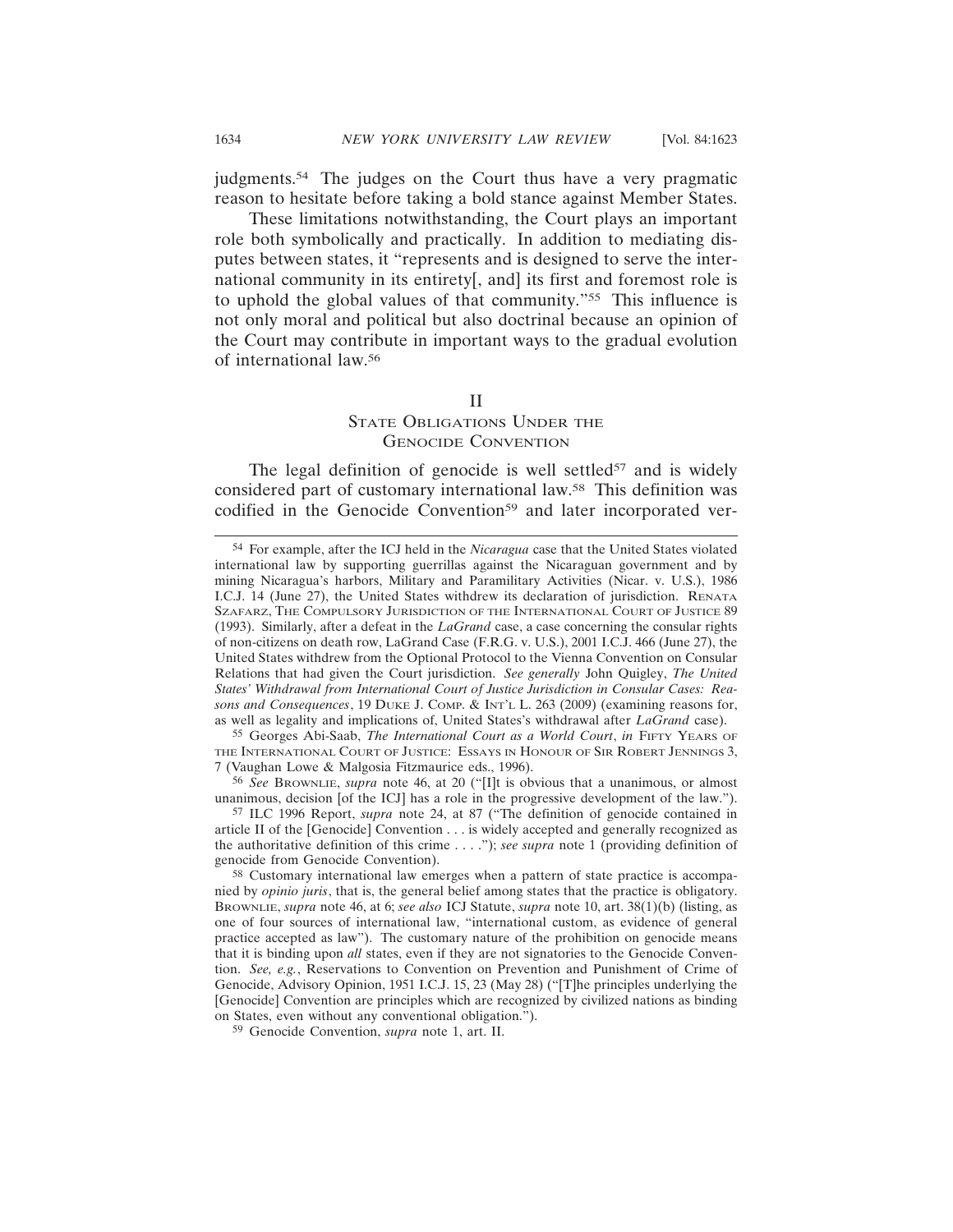batim into the statutes of the *ad hoc* criminal tribunals<sup>60</sup> and the International Criminal Court.61 Despite this general consensus, the application of the definition to real-life conflicts is not free from debate.62 Thus, while the peremptory status of the prohibition against genocide is undisputed, the precise scope of states' *primary* obligations regarding genocide has been contested. As the Genocide Convention's full title—"Convention on the Prevention and Punishment of the Crime of Genocide"—suggests, it is clear that the Convention obligates signatories to *prevent* individuals from perpetrating genocide within their borders and, when they fail to do so, to *punish* individual perpetrators.63 One significant point of contention regarding the Convention has been whether it also imposes an *affirmative* obligation upon states themselves to refrain from engaging in genocide, and if so, what the scope of that obligation is.<sup>64</sup>

63 *See, e.g.*, Application of Convention on Prevention and Punishment of Crime of Genocide (Bosn. & Herz. v. Yugo.), 1996 I.C.J. 631, 631 (July 11) (joint declaration of Judges Shi and Vereshchetin) ("The Convention on Genocide is essentially and primarily directed toward the punishment of persons committing genocide or genocidal acts and the prevention of the commission of such crimes by individuals.").

<sup>60</sup> ICTR Statute, *supra* note 4, art. 2; ICTY Statute, *supra* note 4, art. 4.

<sup>61</sup> Rome Statute, *supra* note 5, art. 6; *see* Mahnoush H. Arsanjani, *The Rome Statute of the International Criminal Court*, 93 AM. J. INT'L L. 22, 30 (1999) (suggesting genocide was only crime defined in Rome Statute "that received a quick and unanimous consensus").

<sup>62</sup> Whether to include political groups as a protected group under the Convention, for example, continues to be a contested issue. While political groups were expressly excluded from the Convention's scope, *see* Genocide Convention, *supra* note 1, art. II (including only "national, ethnical, racial, or religious group[s]"), some commentators argue that they are included in the *customary* definition of genocide. *E.g.*, Beth Van Schaack, Note, *The Crime of Political Genocide: Repairing the Genocide Convention's Blind Spot*, 106 YALE L.J. 2259, 2280 (1997). Some national courts, in punishing violators for acts of genocide, notoriously have expanded the definition to cover acts outside the scope of orthodox readings of the Convention. *See generally* Margarita K. O'Donnell, Note, *New Dirty War Judgments in Argentina: National Courts and Domestic Prosecutions of International Human Rights Violations*, 84 N.Y.U. L. REV. 333 (2009) (critiquing recent Argentine judgments for unwarranted expansion of genocide definition).

<sup>64</sup> Prior to the ICJ's opinion in the *Genocide Case*, the literature reflected a widely held view that states could not be held responsible for the commission of genocide. *See, e.g.*, JOHN QUIGLEY, THE GENOCIDE CONVENTION: AN INTERNATIONAL LAW ANALYSIS 222 (2006) (stating that Bosnia's claim in *Genocide Case* was novel considering widespread agreement that genocide can only be committed by individuals); Johan D. van der Vyver, *Prosecution and Punishment of the Crime of Genocide*, 23 FORDHAM INT'L L.J. 286, 290 (1999) (reading Article IV of Genocide Convention as limiting Convention's scope to individual perpetrators). As is suggested in Section II.A, *infra*, the drafters of the Convention were themselves divided on whether the Convention should impose affirmative obligations on states or only on individual perpetrators. *Cf.* U.N. GAOR, 3d Sess., 95th mtg. at 346, U.N. Doc. A/C.6/SR.95 (Nov. 8, 1948) (Mr. Perezo, Venezuela) (arguing against state responsibility and insisting that "[i]t was useless to provide for the abstract sentencing of a legal entity which would not be affected by the moral or material aspects of the severe measures in the sentence").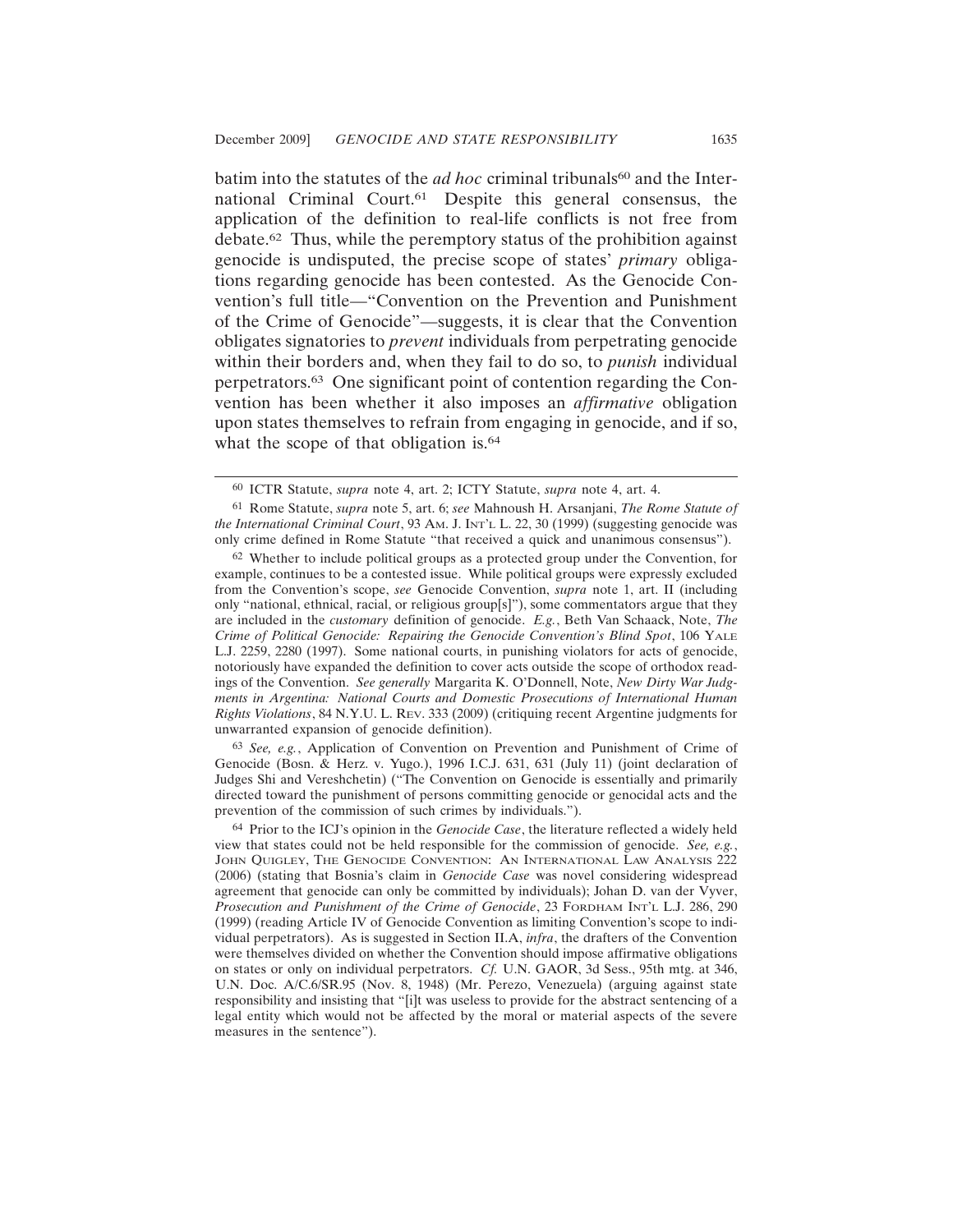This Part considers the nature and scope of states' primary obligations65 as understood prior to and after the *Genocide Case*. Section A reviews the drafting history of the Genocide Convention where the controversy over state responsibility first originated. Section B briefly summarizes the facts underlying the *Genocide Case*. Section C highlights key aspects of the Court's analysis and the scholarly critiques it has provoked.

## *A. An Ambiguous Compromise: The* Travaux *of the Genocide Convention*

The language of the Genocide Convention does not provide clear guidance regarding the scope of states' obligations, and the *travaux préparatoires*<sup>66</sup> of the Convention suggest that the drafters never actually reached a consensus on the scope of state responsibility. The final language of the Convention instead represents an uneasy compromise enshrined in two articles that are difficult to reconcile. On the one hand, Article IV states: "Persons committing genocide or any of the other acts enumerated in article III shall be punished, whether they are constitutionally responsible rulers, public officials or private individuals."67 While this language seems to imply that responsibility only attaches to natural persons,68 Article IX adds a wrinkle. In conferring jurisdiction upon the ICJ, Article IX suggests that states can be held responsible under the Convention:

Disputes between the Contracting Parties relating to the interpretation, application or fulfilment of the present Convention, including those relating to the responsibility of a State for genocide or for any of the other acts enumerated in article III, shall be submitted to the

67 Genocide Convention, *supra* note 1, art. IV. While Article II of the Genocide Convention defines "genocide," Article III defines the specific crimes that may be punished under the Convention. *See id.* arts. II–III.

68 Some scholars have read this language to suggest that liability is "confined to those who have something in common with" those categories, i.e., natural persons. Van der Vyver, *supra* note 64, at 290. Other scholars reject this reading and argue that Article IV includes no such limitation since its purpose is simply to "ensure that individuals not escape responsibility by virtue of their position in government." QUIGLEY, *supra* note 64, at 235.

<sup>65</sup> For a discussion of primary and secondary obligations and the distinction between them, see *supra* notes 17–23 and accompanying text.

<sup>66</sup> Under the Vienna Convention on the Law of Treaties, when the ordinary meaning of treaty language is ambiguous, recourse may be made to "supplementary means of interpretation, including the preparatory work of the treaty and the circumstances of its conclusion." Vienna Convention, *supra* note 31, art. 32. In international law, this preparatory work, namely the legislative or drafting history of treaties, is typically referred to by its French title, "*travaux préparatoires*." *See BLACK's LAW DICTIONARY* 1638 (9th ed. 2009) (defining *travaux préparatoires* as "[m]aterials used in preparing the ultimate form of an agreement or statute, and esp. of an international treaty").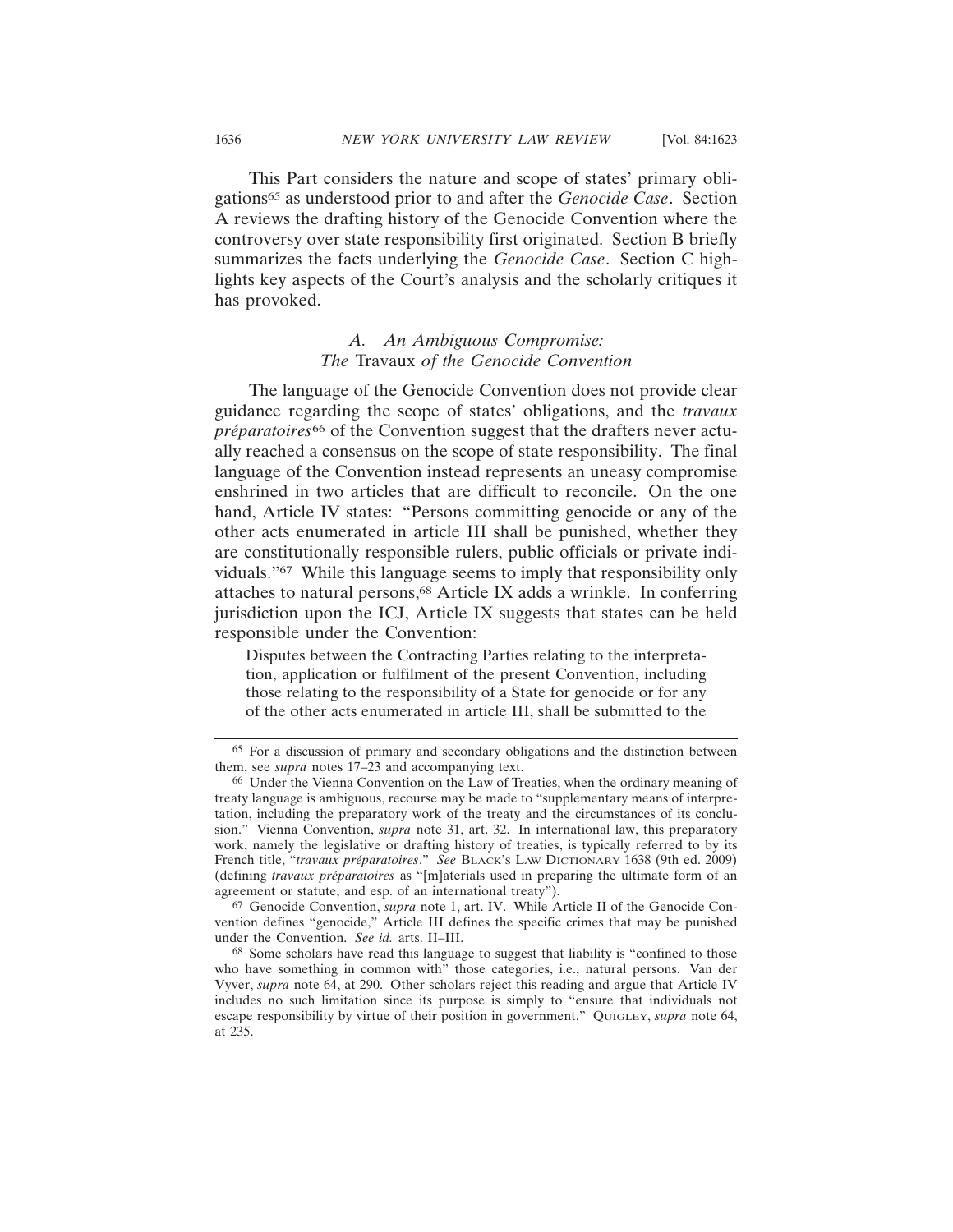International Court of Justice at the request of any of the parties to the dispute.69

This indecision about state responsibility stems from the tension between the desire to outlaw genocide on the one hand and states' reluctance to expose themselves to liability on the other. In the drafting process, a group of states, led by the U.K., lobbied for the inclusion of express state responsibility in the Convention, but they were only partially successful. They failed to garner sufficient support during the drafting of Article IV70 but succeeded in the case of Article IX.71 The language of the Convention thus failed to lay the tension to rest, and the ICJ was silent on the issue for more than half a century.

#### *B. The Conflict in the Former Yugoslavia*

In the *Genocide Case*, the Court addressed, for the very first time, state responsibility under the Genocide Convention.72 The case centered on atrocities that occurred in Bosnia and Herzegovina during the conflict accompanying the disintegration of the Socialist Federal Republic of Yugoslavia (SFRY) in the early 1990s. The SFRY, a federation formed in the 1940s and held together for decades by its leader Josip Broz Tito,73 began to crumble slowly after Tito's

72 While the Court had been asked to impose state responsibility for genocide before, it had not reached the merits in any of those cases. *See, e.g.*, Application of Convention on Prevention and Punishment of Crime of Genocide (Croat. v. Serb.) (Preliminary Objections Judgment of Nov. 18, 2008), *available at* http://www.icj-cij.org/docket/files/118/ 14891.pdf (failing to reach merits in dispute between Croatia and Serbia); Legality of Use of Force (Serb. & Mont. v. Belg.), 2004 I.C.J. 279 (Dec. 15) (failing to reach merits of claim brought by Serbia and Montenegro); Trial of Pakistani Prisoners of War (Pak. v. India), 1973 I.C.J. 347 (Dec. 15) (failing to reach merits in Bangladesh war case).

<sup>69</sup> Genocide Convention, *supra* note 1, art. IX.

<sup>70</sup> The U.K. proposed an amendment that would have made state responsibility explicit: "Criminal responsibility for any act of genocide . . . shall extend not only to all private persons or associations, but also to States, Governments, or organs or authorities of the State or Government . . . ." U.N. Econ. & Soc. Council, *United Kingdom: Further Amendments to the Draft Convention (E/794)*, U.N. Doc. A/C.6/236 (Oct. 16, 1948). The amendment was narrowly rejected by twenty-four votes to twenty-two. U.N. GAOR, 3d Sess., 96th mtg. at 355, U.N. Doc. A/C.6/SR.96 (Nov. 9, 1948).

<sup>71</sup> The final language of Article IX derived from a joint amendment (proposing to amend what was then Article X), submitted by the U.K. and Belgium and further amended by India. *See* U.N. Econ. & Soc. Council, *Belgium and United Kingdom: Joint Amendment to Article X of the Draft Convention (E/794)*, U.N. Doc. A/C.6/258 (Nov. 10, 1948). This amendment was adopted by twenty-three votes to thirteen, with eight abstentions. U.N. GAOR, 3d Sess., 104th mtg. at 447, U.N. Doc. A/C.6/SR.104 (Nov. 13, 1948).

<sup>73</sup> *See, e.g.*, PETER RONAYNE, NEVER AGAIN? THE UNITED STATES AND THE PREVEN-TION AND PUNISHMENT OF GENOCIDE SINCE THE HOLOCAUST 103 (2001) (describing how Tito, through "combination of strict control from above and strong distaste for ethnic intolerance ushered in a lengthy period of stability and relative ethnic harmony for the Balkans").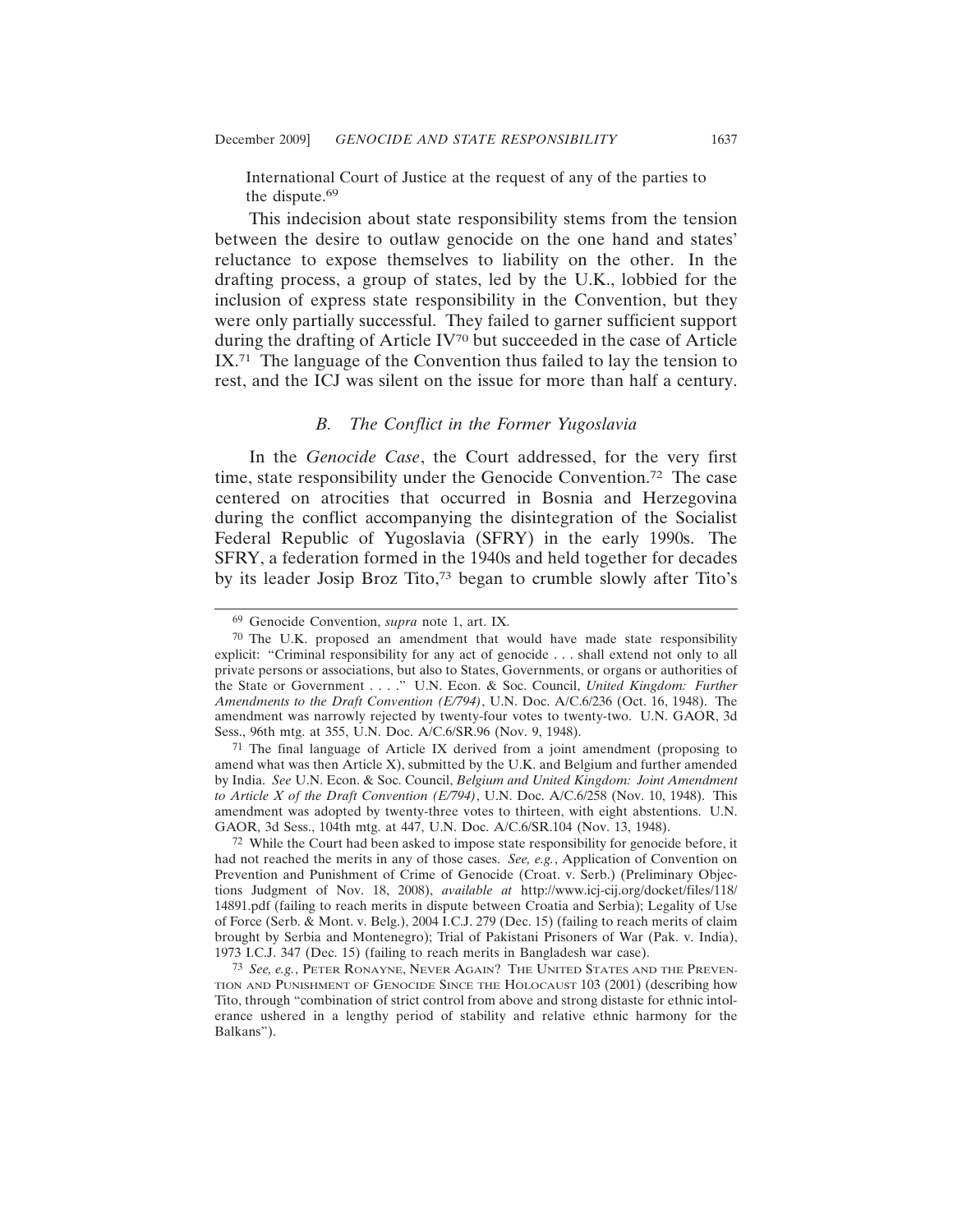death in 1980.74 As the union fell apart and the Cold War came to a close, political leaders in the constituent republics capitalized on and fanned the flames of underlying ethnic tensions.75

In 1991, three republics—Slovenia, Croatia, and Macedonia declared independence and left the union. Bosnia and Herzegovina ("Bosnia") followed a year later. While none of these republics was able to secede peacefully,76 the violence that erupted in Bosnia, the most ethnically heterogeneous of the Yugoslav republics,77 was particularly horrendous.78 When the Bosnian people decided via referendum to declare independence,79 Bosnian Serb nationalists, who had opposed independence, declared their own separate Bosnian Serb state (the Republika Srpska) within the borders of old Bosnia, with the backing of Slobodan Milosevic, the President of the Federal Republic of Yugoslavia (FRY, what remained of the recently defunct SFRY).80 To aid the Republika Srpska's military (the VRS), Milosevic dispatched troops and other equipment belonging to the now Serb-dominated Yugoslav National Army (the JNA) to Bosnia.81 Although the soldiers changed their badges, their army vehicles continued to bear traces of the label "JNA."82

The conflict was not simply about land ownership and political boundaries, but also about ethnic homogeneity. "Ethnic cleansing" a euphemism for removing hostile ethnic groups from particular plots

<sup>74</sup> *Id.* at 103–04; *see also* VIKTOR MEIER, YUGOSLAVIA: A HISTORY OF ITS DEMISE 3 (Sabrina P. Ramet trans., 1999) (describing "vacuum of authority" following Tito's death in 1980).

<sup>75</sup> *See, e.g.*, RICHARD HOLBROOKE, TO END A WAR 23–24 (1998) (arguing that Yugoslav atrocities were "the product of bad, even criminal, political leaders who encouraged ethnic confrontation for personal, political, and financial gain"); RONAYNE, *supra* note 73, at 103–04 (describing "resurgent nationalist sentiment and solidarity" that manifested itself after Tito's death and after fall of Soviet Union).

<sup>76</sup> *Cf.* SAMANTHA POWER, "A PROBLEM FROM HELL": AMERICA AND THE AGE OF GENOCIDE 247 (2002) (explaining that Croatia's declaration of independence resulted in seven-month war leaving some 10,000 dead and 700,000 displaced).

<sup>77</sup> Bosnia was home to three ethnic communities—Muslims, Serbs, and Croats—who lived "not only together, but intermixed." MEIER, *supra* note 74, at 195. The Bosnian people were divided along ethnic lines about whether to seek independence or to remain a part of the Serb-dominated Yugoslavia. *Id.* at 196.

<sup>78</sup> The violence in Bosnia is well documented. For a vivid summary of events, see generally POWER, *supra* note 76, at 247–327.

<sup>79</sup> CAROLE ROGEL, THE BREAKUP OF YUGOSLAVIA AND THE WAR IN BOSNIA 31 (1998) (showing that overwhelming majority chose independence). *But see* POWER, *supra* note 76, at 248 (noting this stark electoral result was due in part to Serbian boycott).

<sup>80</sup> POWER, *supra* note 76, at 248–49.

<sup>81</sup> *See id.* at 249 (noting contribution by Serb-dominated JNA to Bosnian Serb forces). 82 *Id.*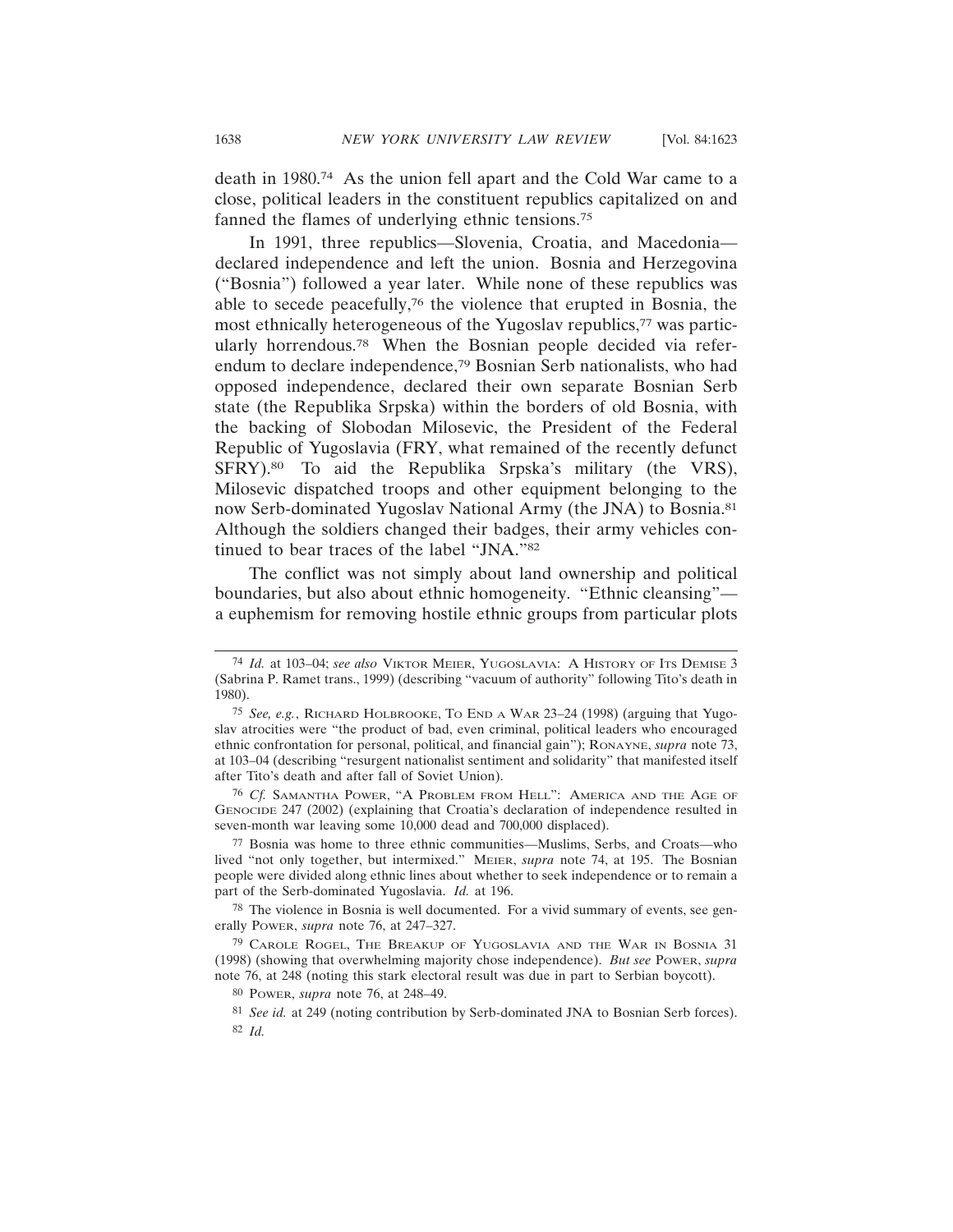of land using intimidation, forced expulsion, and murder—was widely deployed against ethnic non-Serbs.<sup>83</sup>

#### *C. The ICJ Interprets the Genocide Convention*

In 1993, while the war between Serb nationalists and newly independent Bosnia was still ongoing, Bosnia filed a complaint before the ICJ against the FRY alleging, inter alia, violations of the Genocide Convention.84 In a preliminary judgment in 1996, the Court concluded that it only had jurisdiction over the dispute by virtue of Article IX of the Genocide Convention rather than under a more general grant of jurisdiction.<sup>85</sup> This meant that its subject matter jurisdiction was limited to questions "relating to the interpretation, application or fulfilment of the present Convention."86 It could not look outside the four corners of the Convention, for example, by drawing on international humanitarian law or customary law,87 which might have imposed greater obligations than those existing under the Convention itself.88 Because of this limitation, the scope of state responsibility under the Genocide Convention was not merely a

<sup>83</sup> *See Interim Report of the Commission of Experts Established Pursuant to Security Council Resolution 780 (1992)*, ¶ 55, *in* The Secretary-General, *Letter Dated 9 February 1993 from the Secretary-General Addressed to the President of the Security Council*, U.N. Doc. S/25274, Annex I (Feb. 10, 1993) (defining "ethnic cleansing" as "rendering an area ethnically homogeneous by using force or intimidation to remove persons of given groups from the area"). The Bosnian Serb nationalists used a variety of "ethnic cleansing" tactics against the non-Serbian Muslims and Croats. POWER, *supra* note 76, at 249–50.

<sup>84</sup> Application of Convention on Prevention and Punishment of Crime of Genocide (Bosn. & Herz. v. Yugo.) (Application Instituting Proceedings of Mar. 20, 1993), ¶ 4, *available at* http://www.icj-cij.org/docket/files/91/7199.pdf (accusing Yugoslavian government of "attempting to effectuate the complete and utter destruction of the State of Bosnia and Herzegovina as well as the extermination of its People").

<sup>85</sup> Application of Convention on Prevention and Punishment of Crime of Genocide (Bosn. & Herz. v. Yugo.), 1996 I.C.J. 595, 617–21 (Preliminary Objections Judgment of July 11). That is, the Court concluded its jurisdiction over the case was solely conferred by, and thereby precisely limited to, the multilateral treaty joined by both parties, namely the Genocide Convention. For a brief summary of the different forms of ICJ jurisdiction, see *supra* note 52.

<sup>86</sup> Genocide Convention, *supra* note 1, art. IX.

<sup>87</sup> In its application, Bosnia had asked the Court to weigh Serbia's actions against, inter alia, the Hague and Geneva Conventions, the U.N. Charter, and the Universal Declaration on Human Rights, as well as general international law. Vojin Dimitrijevic & Marko Milanovic, *The Strange Story of the Bosnian Genocide Case*, 21 LEIDEN J. INT'L L. 65, 68 (2008).

<sup>88</sup> *Genocide Case*, *supra* note 11, ¶ 147 (explaining that since jurisdiction existed only under Geneva Convention Article IX, ICJ had "no power to rule on alleged breaches of other obligations under international law, not amounting to genocide, particularly those protecting human rights in armed conflict"). Because the Court only had jurisdiction under Article IX, it "lost jurisdiction whenever it established that a particular atrocity, no matter how heinous, could not be qualified as genocide, but solely as a war crime or a crime against humanity." Dimitrijevic & Milanovic, *supra* note 87, at 84.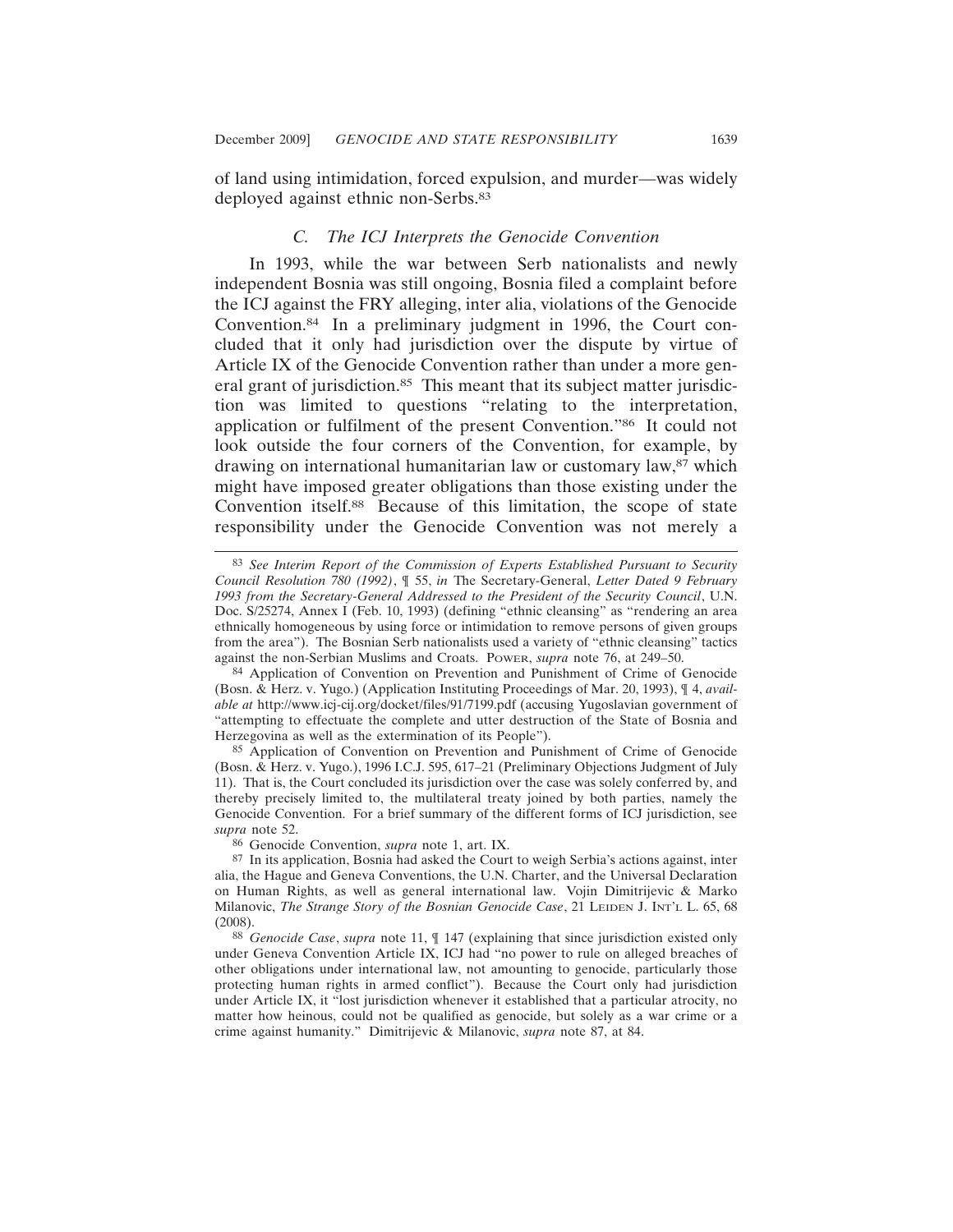merits question but also a jurisdictional one. That is, to the extent that the ICJ concluded that the Genocide Convention did not contemplate state responsibility, it lost jurisdiction over the case.

In its final judgment, the majority of the Court chose not to focus its analysis on Article IX, which it considered "essentially a jurisdictional provision," and instead tried to "ascertain whether the substantive obligation on states not to commit genocide [might] flow from the other provisions of the Convention."89 In a surprising move, the Court read state responsibility into an article where it had not generally been sought: Article I.90 The Court argued that while Article I does not *expressly* require states to refrain from committing genocide, its *effect* is to impose such a prohibition.<sup>91</sup> The Court premised this on the classification of genocide as an international crime92 and on states' obligation to prevent genocide.93

By stating so conclusively that the Genocide Convention did in fact impose an affirmative obligation upon states not to commit genocide, the ICJ took an important step in favor of state responsibility. This move has been criticized by commentators who believe the Genocide Convention merely imposes on states an obligation to prevent and punish.94 Advocates for more direct state responsibility have been no less vocal, however, in their disapproval of the Court's opinion.95 The following sections summarize these critiques.

94 *See, e.g.*, Paola Gaeta, *On What Conditions Can a State Be Held Responsible for Genocide?*, 18 EUR. J. INT'L L. 631, 635 (2007) (criticizing ICJ's judgment in *Genocide Case* for going against understanding that Genocide Convention does not impose obligation upon states not to commit genocide).

<sup>89</sup> *Genocide Case*, *supra* note 11, ¶ 166.

<sup>90</sup> *See* Genocide Convention, *supra* note 1, art. I ("The Contracting Parties confirm that genocide, whether committed in time of peace or in time of war, is a crime under international law which they undertake to prevent and to punish.").

<sup>91</sup> *Genocide Case*, *supra* note 11, ¶ 166.

<sup>&</sup>lt;sup>92</sup> *See id.* (stating that by agreeing to categorize genocide as international crime "the States parties must logically be undertaking not to commit the act so described").

<sup>&</sup>lt;sup>93</sup> See id. (stating that "the obligation to prevent genocide necessarily implies the prohibition of the commission of genocide" since it would be "paradoxical" for states to be obliged to prevent genocide unless they were also "forbidden to commit such acts through their own organs, or persons [whose] conduct is attributable to [them]").

<sup>95</sup> *See, e.g.*, Antonio Cassese, *On the Use of Criminal Law Notions in Determining State Responsibility for Genocide*, 5 J. INT'L CRIM. JUST. 875, 879 (2007) (criticizing Court for using criminal law categories and vocabulary in assessing Serbia's responsibility); Marko Milanovic, *State Responsibility for Genocide: A Follow-Up*, 18 EUR. J. INT'L L. 669, 673–77 (2007) (criticizing Court for not holding Serbia directly responsible for supporting Bosnian Serb paramilitary groups); Scott Shackelford, *Holding States Accountable for the Ultimate Human Rights Abuse: A Review of the International Court of Justice's Bosnian Genocide Case*, HUM. RTS. BRIEF, Spring 2007, at 21, 23–24 (criticizing Court for applying unnecessarily strict attribution test).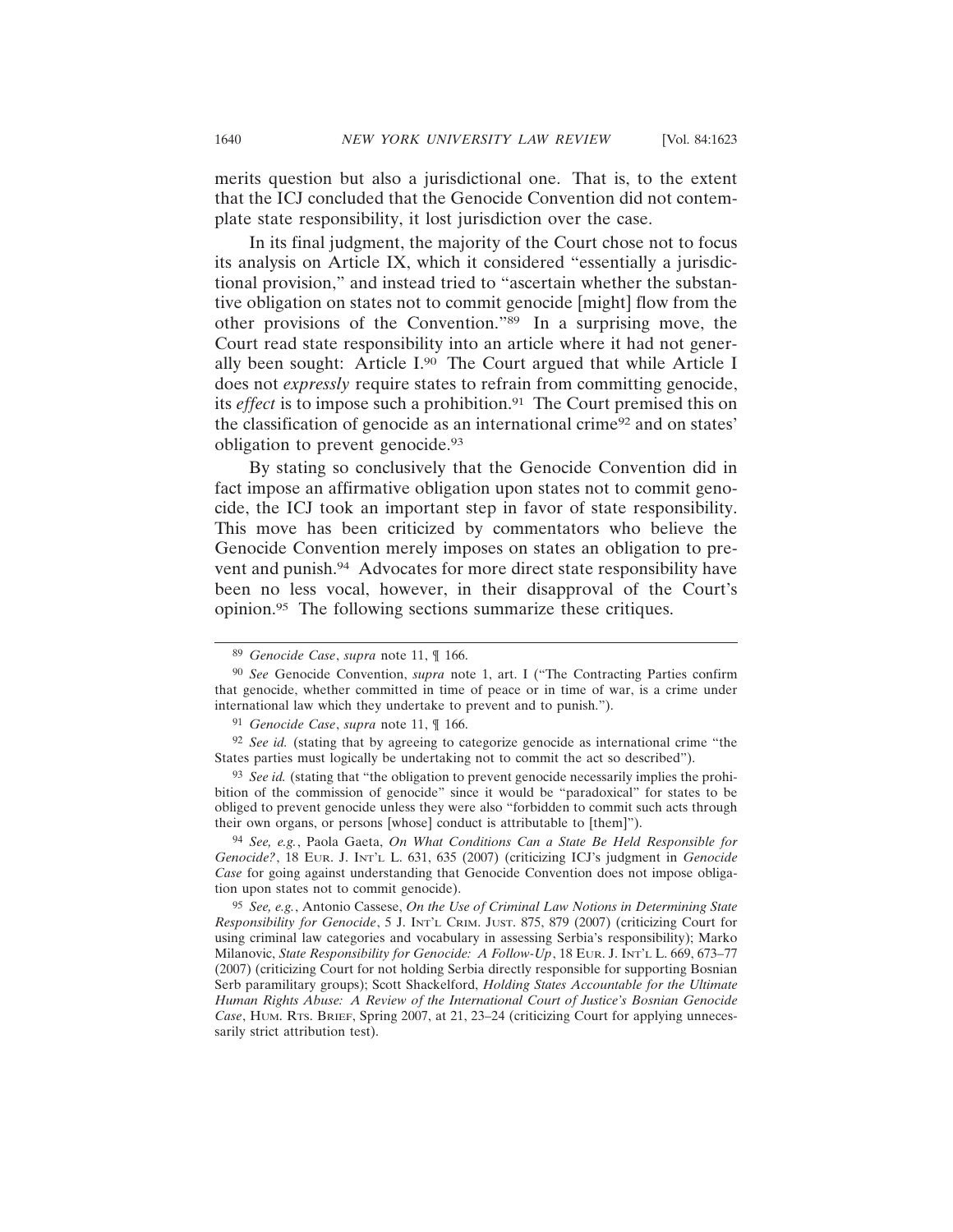#### *1. An Onerous Evidentiary Burden*

One controversial aspect of the ICJ's opinion is the standard of proof it imposed. Citing a 1949 precedent, the *Corfu Channel* case,96 the Court stated that it had "long recognized that . . . charges of *exceptional gravity* must be proved by evidence that is *fully conclusive*."97 In other words, the Court required that it be "fully convinced" of each element of genocide before imposing liability.98

While the Court's imposition of this onerous standard of proof was driven by the commendable desire not to take genocide lightly, it is important to remember that state responsibility under the Genocide Convention, as the ICJ itself explained, is civil, not criminal, in nature.99 While the preamble to the Genocide Convention states clearly that genocide is "a *crime* under international law,"100 that does not mean that *state* responsibility under the Convention is criminal.101 Therefore, while a strict standard may be warranted, it should not rise to the level of a criminal standard. But the ICJ appears to have imposed just such a standard.102 This onerous standard—when combined with a strict attribution test<sup>103</sup> and a refusal to consider circum-

100 Genocide Convention, *supra* note 1, pmbl. (emphasis added).

102 *See, e.g.*, Cassese, *supra* note 95, at 879–81 (critiquing Court for transposing "in a manner not supported by any authority . . . criminal law categories to interstate relations, thereby classifying states' action under those criminal law categories"); Theodor Meron, *Major Developments in International Law: A Conversation on the ICJ's Opinion in* Bosnia and Herzegovina v. Serbia and Montenegro, 101 AM. SOC'Y INT'L L. PROC. 215, 215 (2007) (describing as "striking" extent to which ICJ drew "from criminal law and issues of criminal responsibility" despite case's being civil rather than criminal in nature).

103 *See infra* Part II.C.2.

<sup>96</sup> Corfu Channel Case (U.K. v. Alb.), 1949 I.C.J. 4 (Apr. 9).

<sup>97</sup> *Genocide Case*, *supra* note 11, ¶ 209 (internal citation omitted) (emphasis added).

<sup>98</sup> *Id.* For a scathing critique of the standard of proof imposed by the Court, see Ruth Wedgwood, Op-Ed., *Slobodan Milosevic's Last Waltz*, N.Y. TIMES, Mar. 12, 2007, at A23, *available at* http://www.nytimes.com/2007/03/12/opinion/12wedgwood.html.

<sup>99</sup> *Genocide Case*, *supra* note 11, ¶ 170. Recall also the overwhelming rejection of the notion of state criminality during the drafting of the ILC Articles. *See supra* notes 24–30 and accompanying text.

<sup>&</sup>lt;sup>101</sup> This is consistent with the *travaux préparatoires* of the Convention. The French representative in the Sixth Committee, for example, explained that his government was "in no way opposed to the principle of the international responsibility of States as long as it was a matter of civil, and not criminal responsibility." U.N. GAOR, 3d Sess., 103d mtg. at 431, U.N. Doc. A/C.6/SR.103 (Nov. 12, 1948) (statement of Mr. Chaumont, France). The debates over the British amendment to Article IV "indicate[d] widespread opposition to any concept of State responsibility in a *criminal* law sense but [also] an equally widespread support for State *civil* liability." WILLIAM A. SCHABAS, GENOCIDE IN INTERNATIONAL LAW: THE CRIMES OF CRIMES 420–21 (2000) (emphasis added); *see also* QUIGLEY, *supra* note 64, at 227 (arguing that disagreement among drafters centered on whether state responsibility was civil or penal). In any case, the ICJ does not possess the institutional authority to impose criminal liability. *Id.* at 231.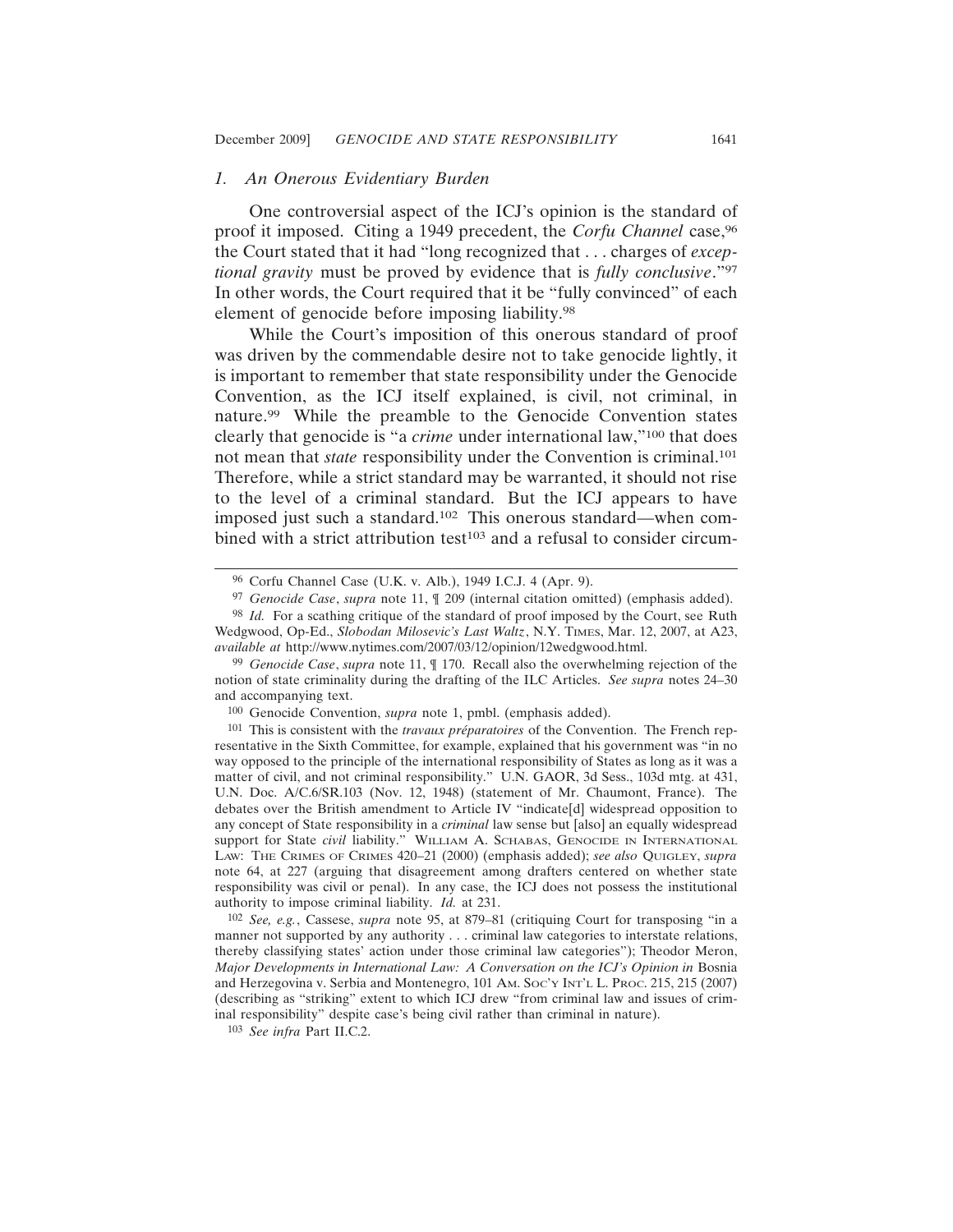stantial evidence of intent104—raised the threshold high enough effectively to shut the door on most complaints under the Genocide Convention.105

#### *2. Attribution for the Acts of Non-State Actors*

Attribution was an important issue in the *Genocide Case*. The Court concluded that the VRS had committed genocide in Srebrenica,106 but since the ICJ only had jurisdiction to impose *state* responsibility, it had to determine whether these genocidal acts were attributable to the Serbian state. The case turned, therefore, on the relationship between FRY (now Serbia) and the VRS.107

The Court recognized that the FRY made "considerable military and financial support available to the Republika Srpska" and that "had it withdrawn that support, [it] would have greatly constrained the options that were available to the Republika Srpska authorities."108 However, despite this causal relationship, the Republika Srpska and the VRS were not de jure organs of the FRY as defined under the FRY's internal law,109 so the Court drew on the international law of attribution to determine whether there was a de facto relationship.

To decide this issue, the ICJ chose to apply an extremely stringent attribution test that it first developed in the famous 1986 case between Nicaragua and the United States.110 In that case, the Court required "clear evidence" of "effective control" by the state over the non-state forces "in all fields."111

108 *Genocide Case*, *supra* note 11, ¶ 241.

109 *Id.* ¶ 386.

<sup>104</sup> *See infra* Part II.C.3.

<sup>105</sup> *See* Meron, *supra* note 102, at 216 (suggesting that high standard of proof when applied to attribution inquiry will "make it particularly hard for states to succeed in [similar] cases in the future").

<sup>106</sup> *Genocide Case*, *supra* note 11, ¶ 297 ("The Court concludes that the acts committed at Srebrenica . . . were acts of genocide, committed by members of the VRS in and around Srebrenica from about 13 July 1995."); *see also* notes 13, 76–83 and accompanying text (summarizing facts of conflict).

<sup>107</sup> *Id.* ¶ 237. The relationship was clearly quite close. "[N]ot only were troops of Bosnian Serb origin from throughout the JNA [the army of the defunct Socialist Federal Republic of Yugoslavia] transferred into the VRS, but the FRY maintained control over the VRS." Richard J. Goldstone & Rebecca J. Hamilton, Bosnia v. Serbia*: Lessons from the Encounter of the International Court of Justice with the International Criminal Tribunal for the Former Yugoslavia*, 21 LEIDEN J. INT'L L. 95, 98 (2008).

<sup>110</sup> In that case, the Court had to determine whether the United States's aid to the contras in Nicaragua was sufficient to hold the United States responsible for the contras' actions under international law. Military and Paramilitary Activities (Nicar. v. U.S.), 1986 I.C.J. 14 (June 27).

<sup>111</sup> *Id.* ¶ 109–15. Although the Court acknowledged that U.S. aid was "crucial to the pursuit of [the contras'] activities," this support was "insufficient to demonstrate their *com-*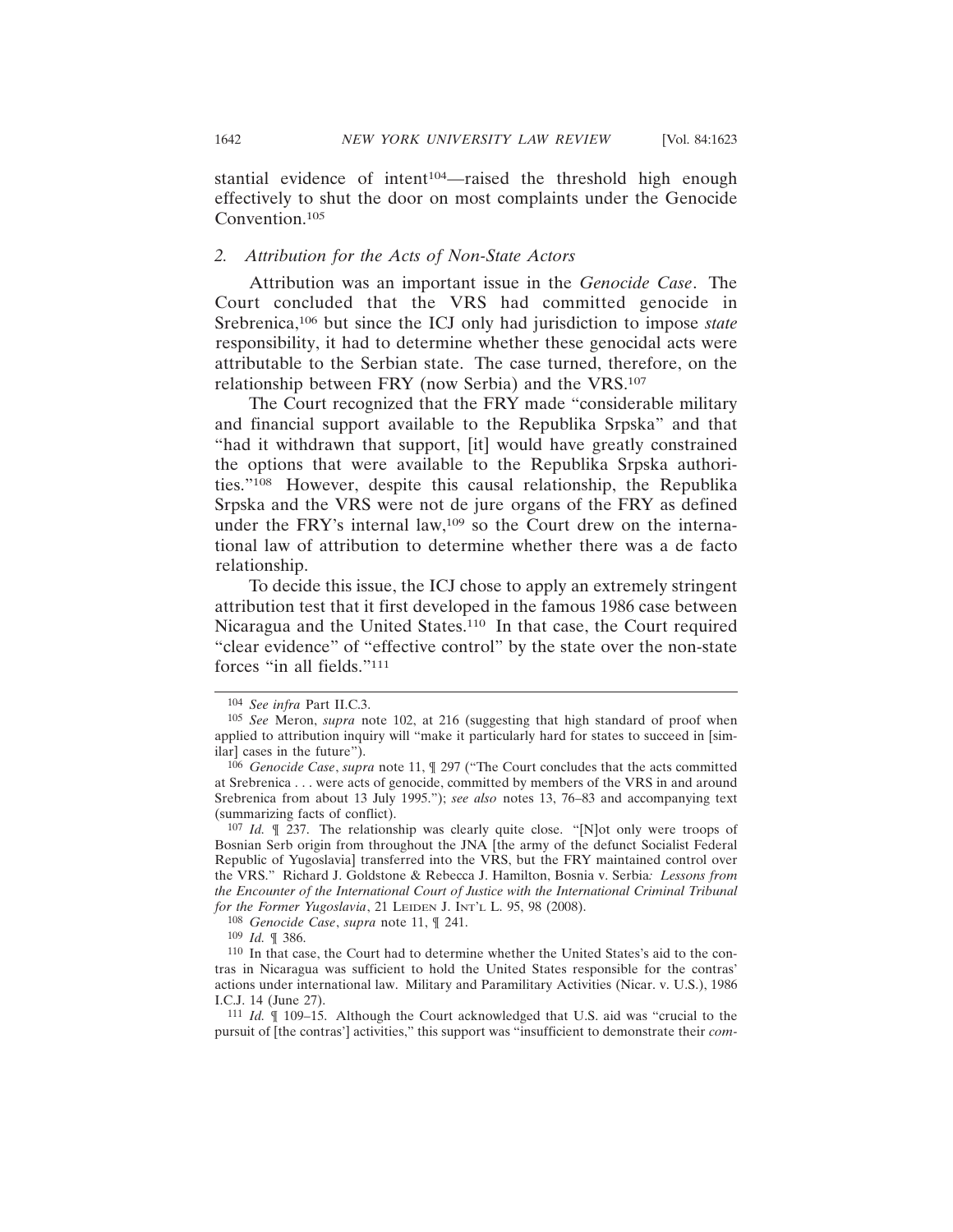Applying the *Nicaragua* test to the conflict in the former Yugoslavia, the Court in the *Genocide Case* concluded that the VRS could not be characterized as a de facto organ of the FRY because it was not in a relationship of "complete dependence" with, nor was it "merely [an] instrument" of, the FRY.<sup>112</sup> The financial support it received, albeit crucial to the genocidal campaign, was not enough for the purposes of attribution.<sup>113</sup> In other words, even though the massacres in Srebrenica qualified as genocide<sup>114</sup> and the FRY contributed significantly to those massacres, $115$  the State was still not responsible under the Convention.

The *Nicaragua* test is a controversial standard and has not been universally accepted.116 For example, in the *Tadic* case, the International Criminal Tribunal for the former Yugoslavia (ICTY) explicitly refused to apply this "effective control" test to facts virtually identical to those before the ICJ in the *Genocide Case*. 117 In *Tadic*, the ICTY critiqued the ICJ's *Nicaragua* test for failing to apply different tests to private individuals and unorganized groups on the one hand and hier-

112 *Genocide Case*, *supra* note 11, ¶ 392.

114 *Id.* ¶ 297 (finding that "the acts committed at Srebrenica . . . were committed with the specific intent to destroy in part the group of the Muslims of Bosnia and Herzegovina as such; and accordingly that these were acts of genocide").

115 *Id.* ¶ 241 ("The Court finds it established that the Respondent was thus making its considerable military and financial support available to the Republika Srpska, and had it withdrawn that support, this would have greatly constrained the options that were available to the Republika Srpska authorities.").

116 *See, e.g.*, Antonio Cassese, *The* Nicaragua *and* Tadic *Tests Revisited in Light of the ICJ Judgment on Genocide in Bosnia*, 18 EUR. J. INT'L L. 649, 654 (2007) (suggesting that *Nicaragua* "effective control" test is supported by state practice only as against single private individuals and that international practices favor "overall control" test for attribution of acts by organized armed groups).

117 Prosecutor v. Tadic, Case No. IT-94-1-A, Judgment, ¶ 69 (July 15, 1999). It should be noted that the attribution question arose in a different context in *Tadic* than in *Nicaragua*. In *Tadic*, attribution was relevant to the analysis of whether the underlying conflict was "international" in character. In other words, the ICTY was interested in the relationship between VRS and FRY not for the purposes of imposing state responsibility on FRY (since the ICTY has jurisdiction only over individuals) but because attribution of VRS's acts to a foreign government would internationalize the conflict and bring it under the tribunal's jurisdiction. The Appeals Chamber did not deem this distinction important, however, finding that the inquiry in *Tadic* and *Nicaragua* was essentially the same: namely, "establishing the criteria for the legal imputability to a State of acts performed by individuals not having the status of State officials." *Id.* ¶ 104.

*plete* dependence on United States aid." *Id.* ¶ 110 (emphasis added). Ultimately, the Court refused to impose liability even though it was clear that the contra force was "at least at one period . . . so dependent on the United States that it could not conduct its crucial or most significant military and paramilitary activities without the multi-faceted support of the United States." *Id.*  $[$  111.

<sup>113</sup> *Id.* ¶ 388.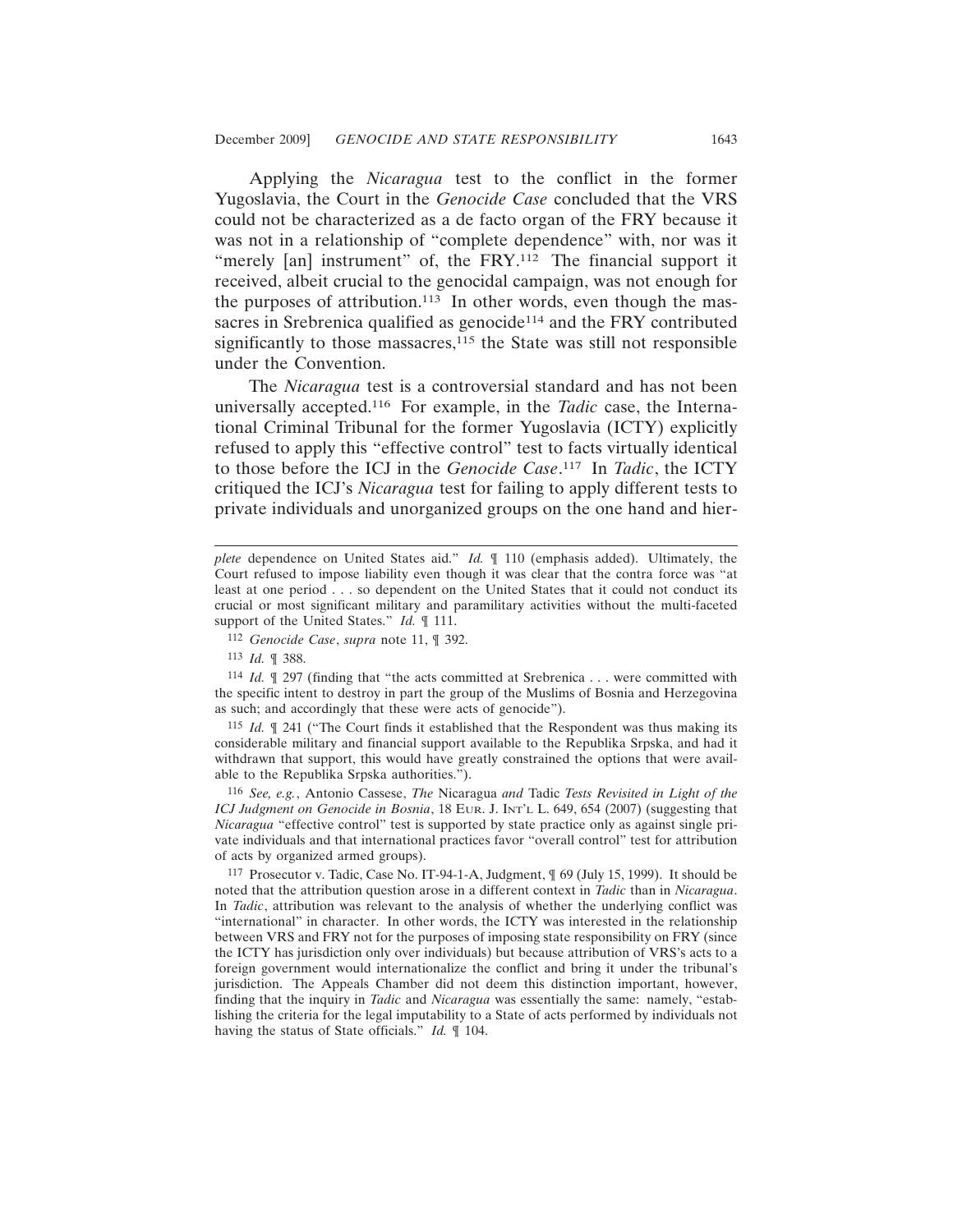archically structured groups on the other.118 Concluding that the *Nicaragua* "effective control" test was only applicable to the former, the ICTY applied an "overall control" test to the relationship between the VRS and the FRY military, and held that the two "did not . . . comprise two separate armies in any genuine sense"119 and that "overall control" was manifested "not only in financial, logistical and other assistance and support, but also . . . in terms of participation in the general direction, coordination and supervision of the activities and operations of the VRS."120 Thus, by applying different attribution tests to the very same facts, the two courts reached radically different results, demonstrating how crucial the choice of attribution test can be.

The ICJ's reaffirmation of the *Nicaragua* test in the *Genocide Case* has given rise to considerable scholarly critique.<sup>121</sup> The essence of these critiques is that an unnecessarily narrow attribution test allows states to escape liability for serious breaches of international law even when all available evidence points to their culpability.<sup>122</sup> This is particularly consequential because of the important role played

- 119 *Id.* ¶ 151.
- 120 *Id.* ¶ 156.

<sup>118</sup> *Id.* ¶ 120. In the case of private individuals and unorganized groups, in addition to showing that the state "exercised some measure of authority over those individuals," the ICTY said it was necessary to show that the state "issued specific instructions to them concerning the performance of the acts at issue, or that it *ex post facto* publicly endorsed those acts." *Id.* ¶ 118. For organized groups, on the other hand, it was sufficient to show that "the group as a whole [was] under the *overall control* of the State." *Id.* ¶ 120 (emphasis added). Otherwise, the tribunal cautioned, "States might easily shelter behind, or use as a pretext, their internal legal system or the lack of any specific instructions in order to disclaim international responsibility." *Id.* ¶ 123.

<sup>121</sup> *See, e.g.*, Ademola Abass, *Proving State Responsibility for Genocide: The ICJ in* Bosnia v. Serbia *and the International Commission of Inquiry for Darfur*, 31 FORDHAM INT'L L.J. 871, 894 (2008) (expressing doubts that *Nicaragua* test "exactly mirrors the state of customary international law"); Griebel & Plücken, *supra* note 38, at 621 (describing ICJ's use of *Nicaragua* test as "a misapplication of established rules which is unlikely to find much support" and as "a legal mistake made by the Court, one which it might be difficult to correct in the future"); Shackelford, *supra* note 95, at 24 (arguing *Tadic* test is better-suited to deal with allegations of genocide than restrictive *Nicaragua* test). Other scholars disagree and believe the *Nicaragua* test is the most appropriate test. *See, e.g.*, Nikolas Rajkovic, *On 'Bad Law' and 'Good Politics': The Politics of the ICJ* Genocide Case *and Its Interpretation*, 21 LEIDEN J. INT'L L. 885, 896, 900 (2008) (arguing that more expansive attribution test would be "malleable to . . . extra-legal agendas" and would open door to "politicized jurisprudence," and that Court's adherence to *Nicaragua* sent "a forceful message . . . that international courts should not be used to advance extra-legal agendas").

<sup>122</sup> In both *Nicaragua* and the *Genocide Case*, the Court conceded that the support of the United States and Serbia, respectively, was essential to the accomplishment of the wrongful acts in question. *See supra* notes 111, 115.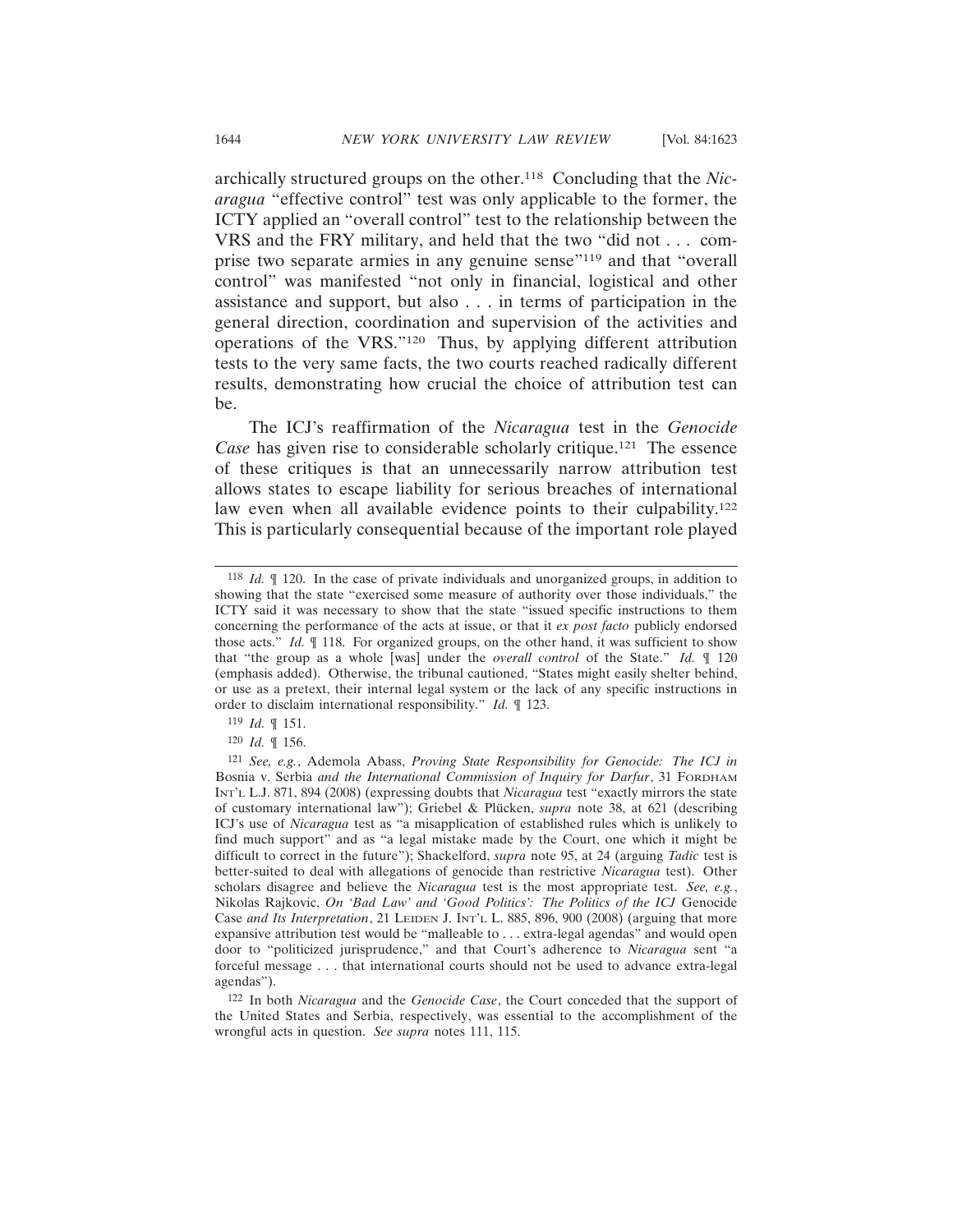by non-state actors in modern-day conflict<sup>123</sup> and the fact that states may try to escape liability by acting through non-state or foreign-state actors.124 Because the purpose of the Genocide Convention is to outlaw genocide,125 and the Convention contemplates state responsibility not only for failure to prevent and punish but also for direct commission,126 and further since this responsibility is civil in nature,127 the evidentiary bar must not be set so high that states can systematically avoid accountability.

#### *3. The Specific Intent Challenge*

The ICJ's decision in the *Genocide Case* has also been critiqued for its approach to specific intent. Genocide is defined not only by the acts through which it is accomplished (actus reus)128 but also by the intent with which those acts are executed (mens rea).129 To qualify as genocide, a mass murder must be inspired by more than just general feelings of animosity toward a minority group; the perpetrator must intend specifically "to destroy [that minority group], in whole or in part."130 This specific intent is what distinguishes genocide from other mass murders.131

<sup>123</sup> *See* Cassese, *supra* note 116, at 665 (noting that state support of armed groups is "a frequent and dangerous occurrence . . . [that] may lead to full-blown international armed conflicts . . . [or] serious threats to peace and security").

<sup>124</sup> "States no longer need to act by way of their *de jure* organs if they wish to achieve certain aims; they can make use of the existing private groups." Griebel & Plücken, *supra* note 38, at 620; *see also* Cassese, *supra* note 116, at 654 (cautioning that *Nicaragua* test permits states to "evade responsibility towards other states when they, instead of acting through their own officials, *use* groups of individuals to undertake actions that are intended to damage, or in the event do damage, other states").

<sup>125</sup> Genocide Convention, *supra* note 1, pmbl.

<sup>126</sup> *See supra* notes 91–93 and accompanying text (summarizing ICJ's conclusion to this effect).

<sup>127</sup> *See supra* notes 99–101 and accompanying text.

<sup>128</sup> BLACK'S LAW DICTIONARY 41 (9th ed. 2009) (defining *actus reus* as "[t]he wrongful deed that comprises the physical components of a crime and that generally must be coupled with *mens rea* to establish criminal liability").

<sup>129</sup> *Id.* at 1075 (defining *mens rea* as "[t]he state of mind that the prosecution, to secure a conviction, must prove that a defendant had when committing a crime").

<sup>130</sup> Genocide Convention, *supra* note 1, art. II. "[T]he intention must be to destroy a group and not merely one or more individuals . . . . It is the membership of the individual in a particular group rather than the identity of the individual that is the decisive criterion in determining the immediate victims of the crime of genocide." ILC 1996 Report, *supra* note 24, at 45.

<sup>131</sup> *See, e.g.*, BASSIOUNI & MANIKAS, *supra* note 9, at 527 ("It is [the] element of specific intent which distinguishes genocide from crimes against humanity, war crimes, and common crimes."); Milanovic, *supra* note 17, at 558 ("It is the extreme *mens rea* of genocide which draws the distinction between genocide and crimes of humanity . . . . They only become genocide if the perpetrator commits them with the intention of physically or biologically destroying a protected group, in whole or in part." (internal citations omitted)).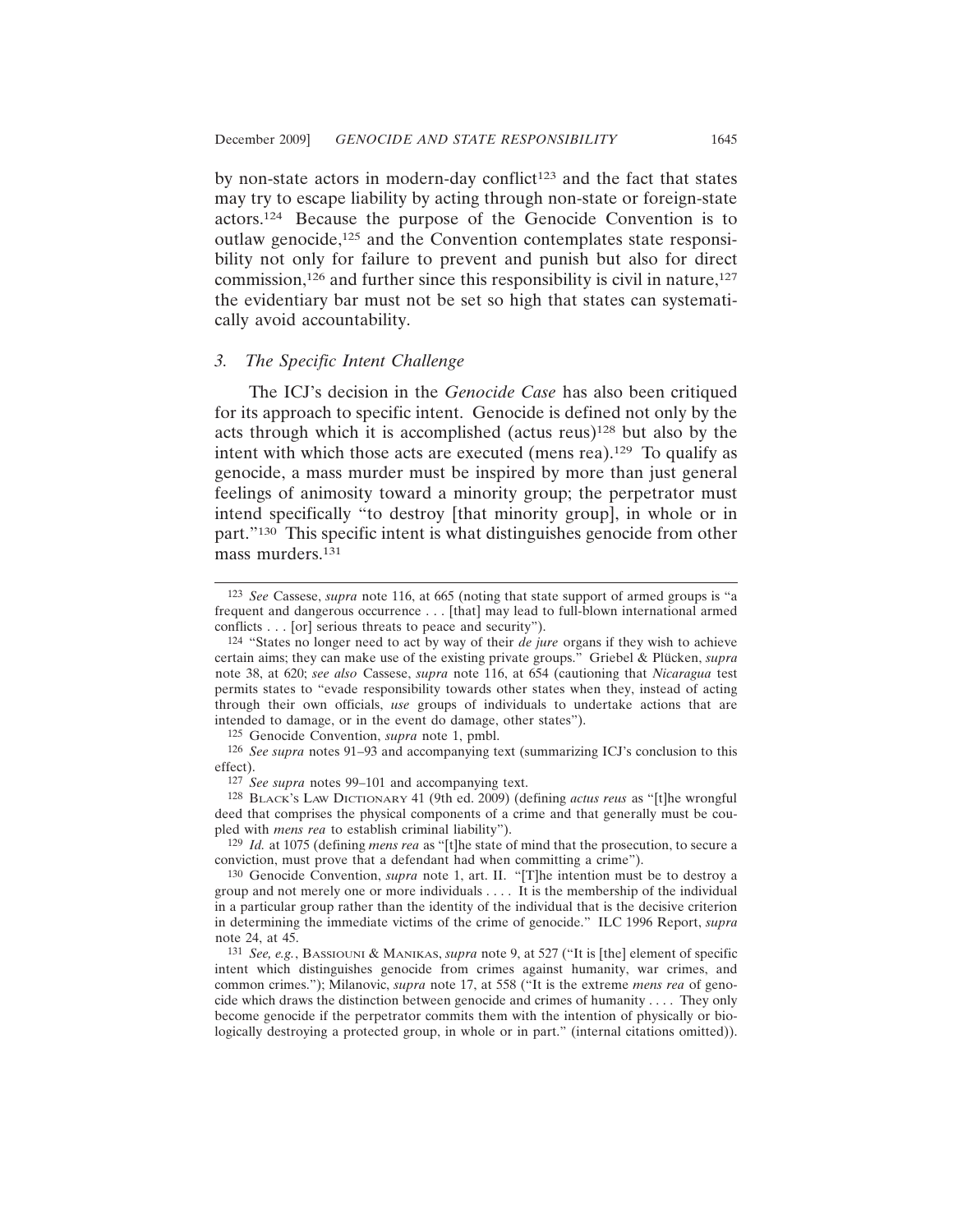In the *Genocide Case*, Bosnia argued that the Court should infer Serbia's specific intent from "an overall plan to commit genocide, indicated by the pattern of genocidal . . . acts . . . committed throughout the territory."132 The ICJ rejected this "pattern approach," suggesting instead that specific intent "ha[d] to be convincingly shown by reference to particular circumstances."133 The ICJ's refusal to infer the requisite intent from circumstantial evidence is at odds with the jurisprudence of the International Criminal Tribunal for Rwanda (ICTR), which held that genocidal intent could be inferred from "the general context of the perpetration of other culpable acts systematically directed against that same group, whether these acts were committed by the same offender or by others."134

The onerous specific intent standards imposed by the Court in the *Genocide Case*, combined with the high standard of proof and the difficult requirements for attribution, made imposition of state responsibility for the direct commission of genocide virtually impossible.<sup>135</sup> Yet, as I argue in Part III, the Court did not entirely foreclose state responsibility for genocide committed by non-state actors.

#### III

## REINING IN NON-STATE ACTORS

In this Part, I argue that the *Genocide Case* judgment *expanded* rather than *restricted* states' obligations under the Convention. Notwithstanding the Court's strict standards of attribution and specific intent for imposing liability for direct *commission* of genocide, the Court characterized the responsibility to *prevent* genocide as broad enough to impose on states an obligation to rein in the non-state actors over whom they have influence. This expansive obligation to prevent genocide is made all the more important because of the high potential to enforce it through multiple channels, including the U.N. and the state responsibility framework.

## *A. Reading the* Genocide Case *as Expanding, Not Restricting, State Responsibility*

Notwithstanding the criticisms described in Part II, the ICJ's opinion in the *Genocide Case* is a significant, albeit incomplete, victory for state responsibility. In fact, the majority's opinion may be

<sup>132</sup> *Genocide Case*, *supra* note 11, ¶ 370.

<sup>133</sup> *Id.* ¶ 373.

<sup>134</sup> Prosecutor v. Akayesu, Case No. ICTR 96-4-T, Judgment, ¶ 523 (Sept. 2, 1998).

<sup>135</sup> Shackelford, *supra* note 95, at 22 ("By applying the specific intent requirement in such a stringent manner, the ICJ has arguably limited prosecution of genocide to situations where there is 'smoking gun' evidence or its equivalent.").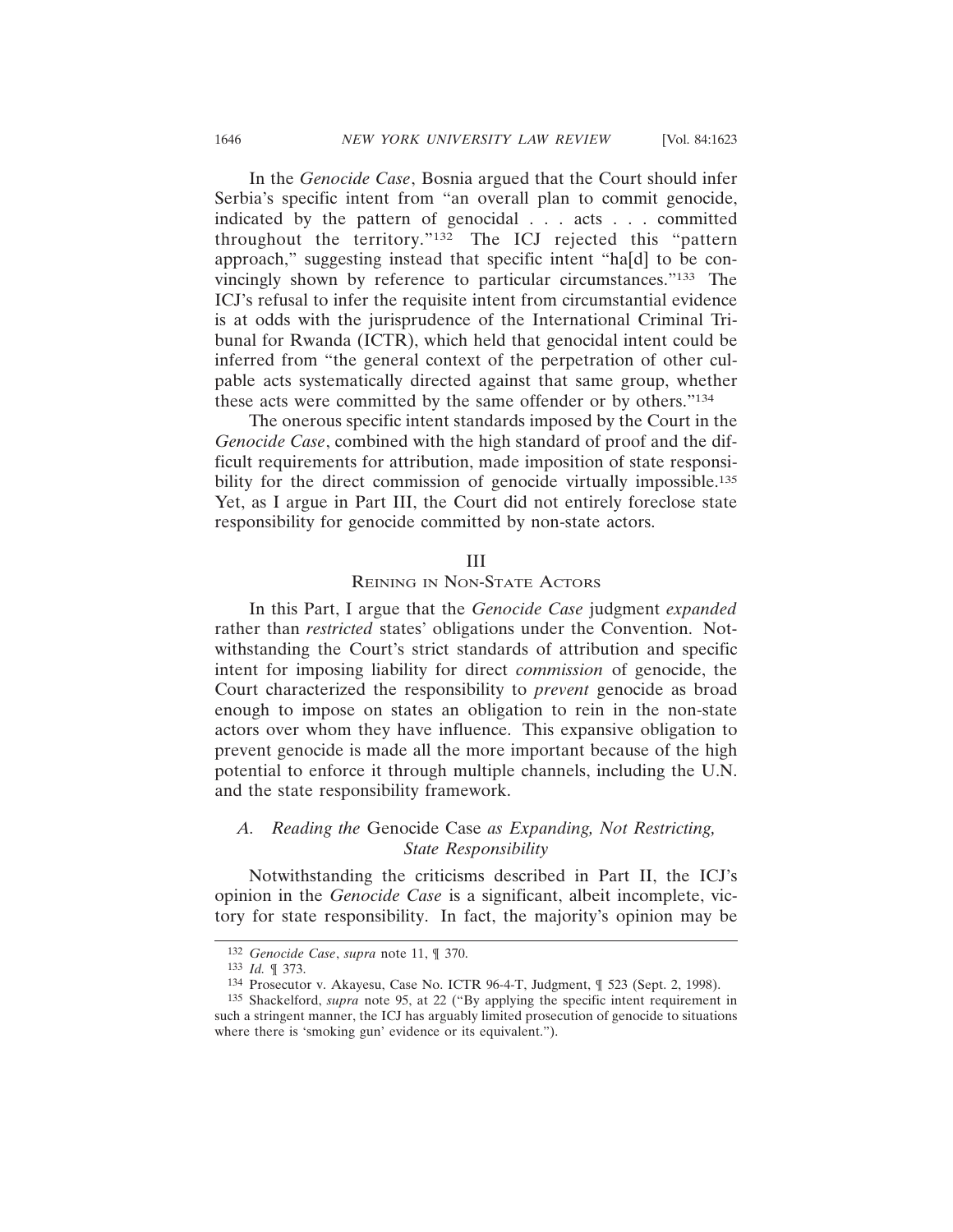about as radical as the Court could manage considering the constraints under which it operates.136 The Court's ultimate holding that Serbia was not liable for the commission of genocide does not negate its revolutionary conclusion that the Genocide Convention imposes an affirmative obligation upon states not to commit genocide.

As discussed above, prior to the *Genocide Case* it was by no means settled law that the Convention imposed on states an independent duty not to commit genocide, a duty beyond their enumerated duties to prevent and punish genocide.<sup>137</sup> Furthermore, while the Court ultimately declined to hold Serbia liable for direct commission, it did so *on evidentiary grounds* only. Nowhere in its opinion did the Court acquit Serbia of liability; it simply held that Bosnia failed to meet the high standard of proof it required for an allegation as serious as genocide.

#### *1. The Primary Obligations: Commission and Prevention*

The Court's conservative direct commission holding is offset by its highly ambitious prevention holding. While the Court declined to hold Serbia responsible for the *commission* of genocide in the specific case at hand,138 it nonetheless sent a clear message to states who support (or fail to stop) non-state actors in the commission of genocide,<sup>139</sup> by holding that Serbia violated its obligation to *prevent* genocide because it "was in a position of influence over the Bosnian Serbs who devised and implemented the genocide."140 "States," the Court

<sup>136</sup> Alexander Bickel famously described how the U.S. Supreme Court utilizes its "[p]assive [v]irtues," such as justiciability doctrines like standing and ripeness, to avoid judicial decisionmaking when prudent to preserve its legitimacy as a non-elected institution. *See generally* ALEXANDER M. BICKEL, THE LEAST DANGEROUS BRANCH: THE SUPREME COURT AT THE BAR OF POLITICS 111–98 (2d ed. 1986). The ICJ is in an even more fragile position than the U.S. Supreme Court since not only its legitimacy but its very jurisdiction is dependent on the consent of Member States. *See supra* notes 52–54 and accompanying text.

<sup>137</sup> *See supra* notes 63–64 and accompanying text.

<sup>138</sup> *Genocide Case*, *supra* note 11, ¶ 415.

<sup>139</sup> Paul Schmitt, Note, *The Future of Genocide Suits at the International Court of Justice: France's Role in Rwanda and Implications of the* Bosnia v. Serbia *Decision*, 18 GEO. J. INT'L L. 585, 589 (2009) ("While the bar has been raised to demonstrate direct responsibility for genocide, states have effectively been put on notice that they may be held responsible for other forms of cooperation with genocidal regimes.").

<sup>140</sup> *Genocide Case*, *supra* note 11, ¶ 434; *see also id.* ¶ 438 ("In view of their undeniable influence and of the information . . . in their possession, the Yugoslav federal authorities should . . . have made the best efforts within their power to try and prevent the tragic events then taking shape . . . ."). In accordance with this liability finding, the Court imposed sanctions in the form of a declaration that Serbia and Montenegro had failed to comply with its obligation to prevent genocide under the Genocide Convention. *Id.* ¶ 463. The Court declined to award financial reparations, determining that Bosnia and Herzegovina had failed to establish a sufficient causal nexus between Serbia and Montenegro's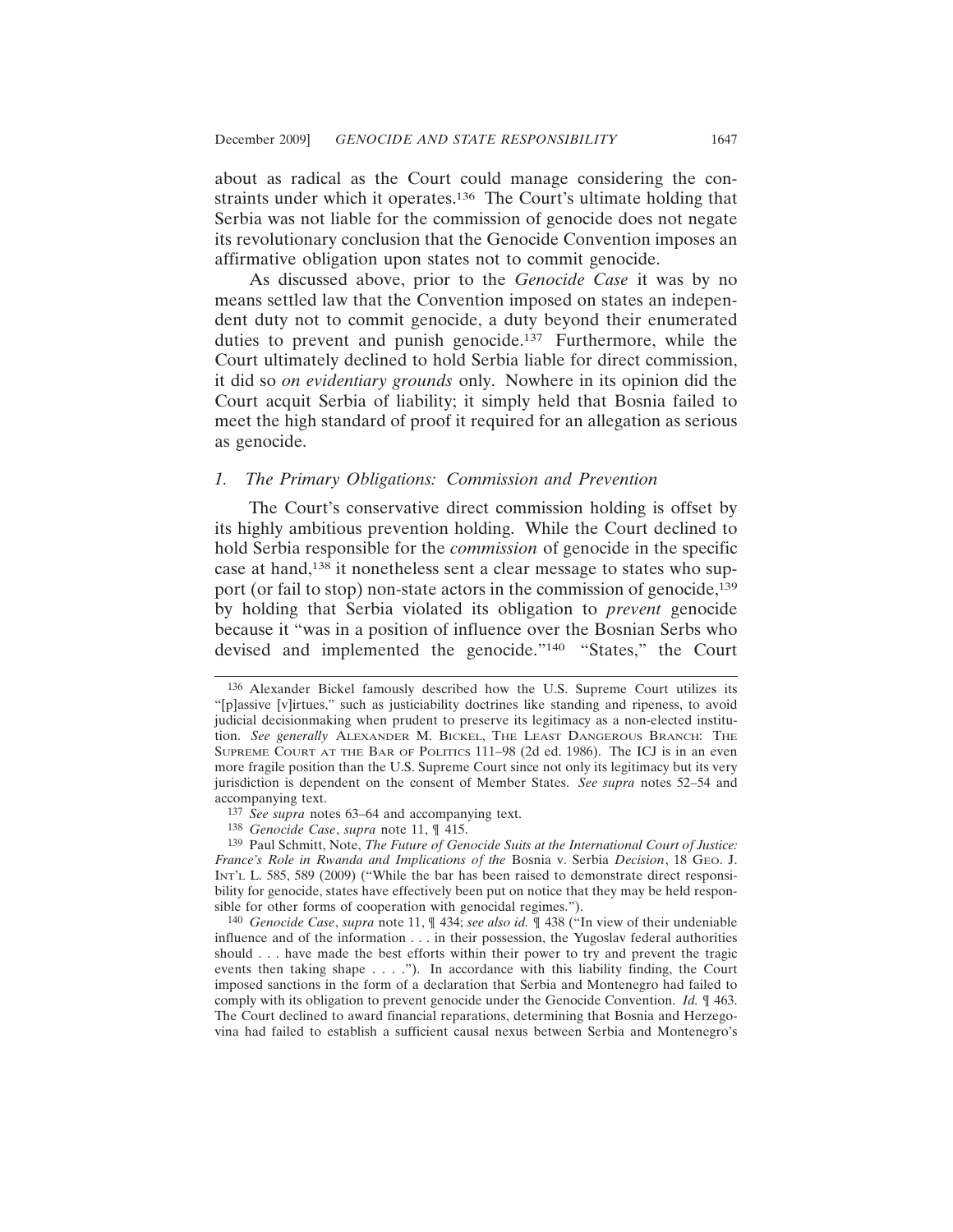explained, are "under an obligation to prevent, so far as within their power, commission of genocide by persons over whom they have a certain influence,"141 and they are liable for failure to prevent genocide when they are "aware, or should normally have been aware, of the serious danger that acts of genocide would be committed."142

Although prevention and commission must not be equated or conflated, the ICJ's holding is nonetheless significant inasmuch as it imposes an obligation upon states to prevent non-state actors over whom they have "influence" from committing genocide. Thus, while the Court concluded that there was insufficient evidence that Serbia had "effective control" over the Bosnian Serb forces for the purposes of liability for the commission of genocide, it did find satisfactory evidence that Serbia had sufficient control over Bosnian Serb forces to hold it liable for failure to prevent genocide.<sup>143</sup> The Court's holding on the prevention issue is, in a sense, a gap-filler for the inadequacies left by its holding on the issue of direct commission and should theoretically provide for liability in many cases where the evidentiary and specific intent standards for direct commission cannot be met.

#### *2. Lower Evidentiary Standards for the Duty To Prevent*

Under the Court's doctrinal framework, the high evidentiary burden and the strict attribution test for commission are offset by a far more lenient test for prevention. In contrast to direct commission, the test for prevention does not contain an element of attribution. Instead, the ICJ asks whether the state has "the capacity to influence effectively the action of persons likely to commit, or already committing, genocide."144 The emphasis is therefore not on *control* but on *ability to influence*. 145 This test brings within the scope of state responsibility not only de jure and de facto organs, but any individual or group which the state could, conceivably, rein in.146 Furthermore,

144 *Id.* ¶ 430.

146 It is interesting to note that the Court contemplates that in any given situation, there may be several states whose obligation to prevent is triggered. Each state is required to take whatever steps are within its power and cannot plead as a defense that it was powerless to stop the genocide by itself because "the possibility remains that the combined efforts of several States, each complying with its obligation to prevent, might have

failure to restrain the Bosnian Serb military and the ensuing genocide at Srebrenica to support such reparations. *Id.* ¶ 462.

<sup>141</sup> *Id.* ¶ 166.

<sup>142</sup> *Id.* ¶ 432.

<sup>143</sup> *Id.* ¶ 438 (finding liability for failure to prevent genocide); *see also id.* ¶ 463 (imposing declarative sanctions).

<sup>145</sup> That being said, the prevention test does give some consideration to the legal status of the participants since states are only responsible for those actors whom they can influence without violating international law. *Id.*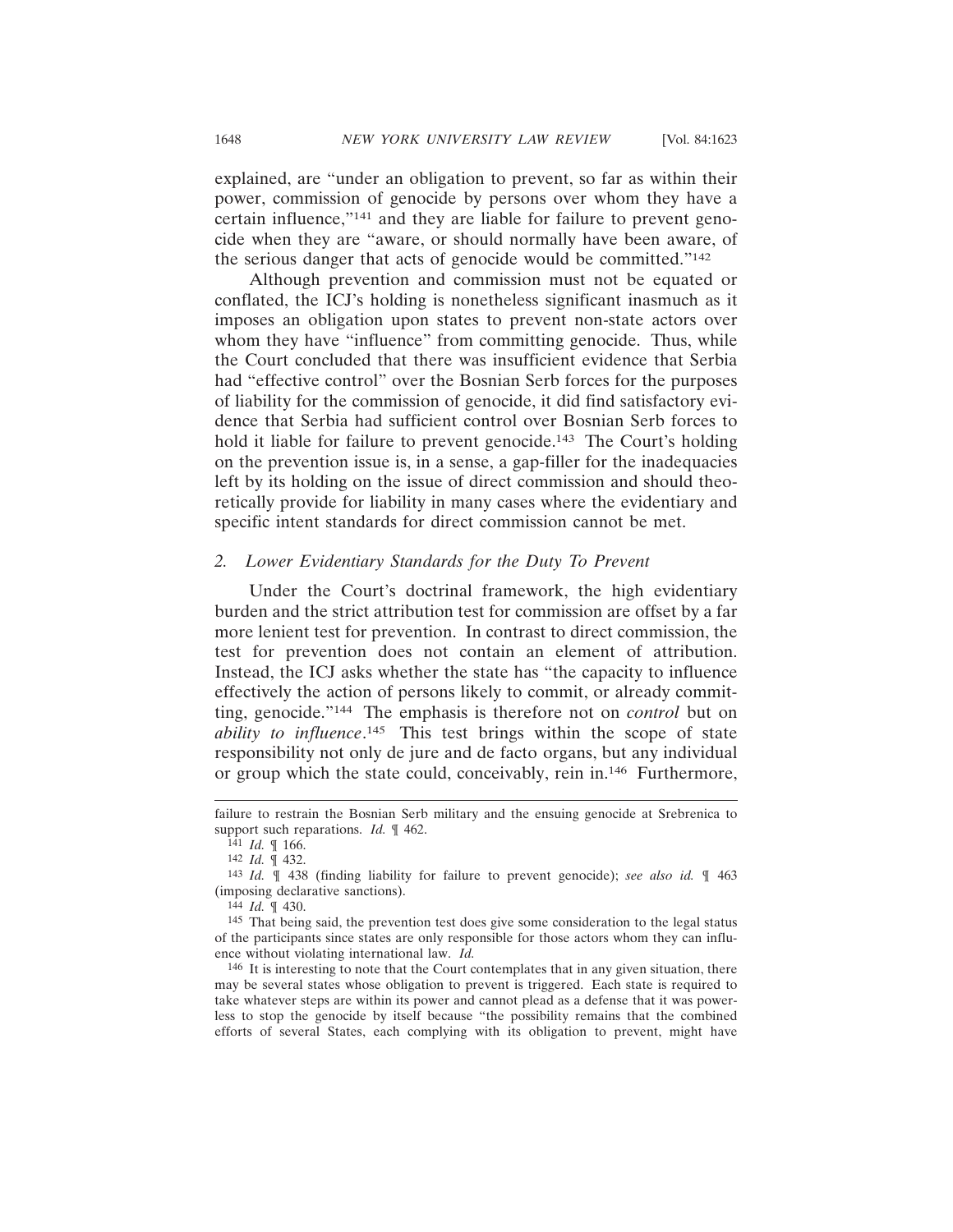unlike liability for direct commission or complicity, a state may be liable for failing to prevent genocide even when it takes no affirmative action.147

While a state's international *responsibility* for failure to prevent is only triggered when genocide has actually occurred,148 the *obligation* to rein in potential perpetrators arises much earlier. A state must take action "at the instant that [it] learns of, or should normally have learned of, the existence of a *serious risk* that genocide will be committed."149 This duty is not territorially limited, which means that a state may be liable for failing to rein in actors over whom it has influence even if they are located outside the state's own borders.150 In short, unlike for direct commission, a state's duty to prevent genocide requires that it "employ all means reasonably available to [it], so as to prevent genocide so far as possible."151

Survivors of genocide may derive less satisfaction from a finding of failure to prevent than from direct responsibility, but the duty to prevent is an important alternative, particularly—as in the *Genocide Case*—where the state in question is probably guilty of genocide but direct responsibility cannot be imposed for procedural or pragmatic reasons. In other words, the duty to prevent (and its lower evidentiary burden) is an important alternative way to hold states accountable for genocide.

#### *B. Jurisdictional Limits on the Power of the ICJ*

The *Genocide Case* highlights several inadequacies of the ICJ as a forum for addressing genocide. However, the ICJ, while poorly suited to *enforce* state responsibility, can play an important role in *defining* the contours of states' obligations under the Convention, which may then be enforced extrajudicially under the framework of state responsibility or through the system of international cooperation envisioned by the Genocide Convention itself. Thus, despite the ultimate holding

achieved the result—averting the commission of genocide—which the efforts of only one State were insufficient to produce." *Id.*

<sup>147</sup> While complicity requires "some positive action [to have] been taken," failure to prevent may arise from "mere failure to adopt and implement suitable measures to prevent genocide from being committed." *Id.* ¶ 432.

<sup>148</sup> *See id*. ¶ 431 (holding that obligation to prevent genocidal event is only breached "if genocide [is] actually committed" (citing ILC Articles, *supra* note 15, at 138 (art. 14(3)))). 149 *Id.* (emphasis added).

<sup>150</sup> *See* Application of Convention on Prevention and Punishment of Crime of Genocide (Bosn. & Herz. v. Yugo.), 1996 I.C.J. 595, 616 (Preliminary Objections Judgment of July 11) (noting that states' obligations "to prevent and to punish the crime of genocide [are] not territorially limited by the Convention").

<sup>151</sup> *Genocide Case*, *supra* note 11, ¶ 430.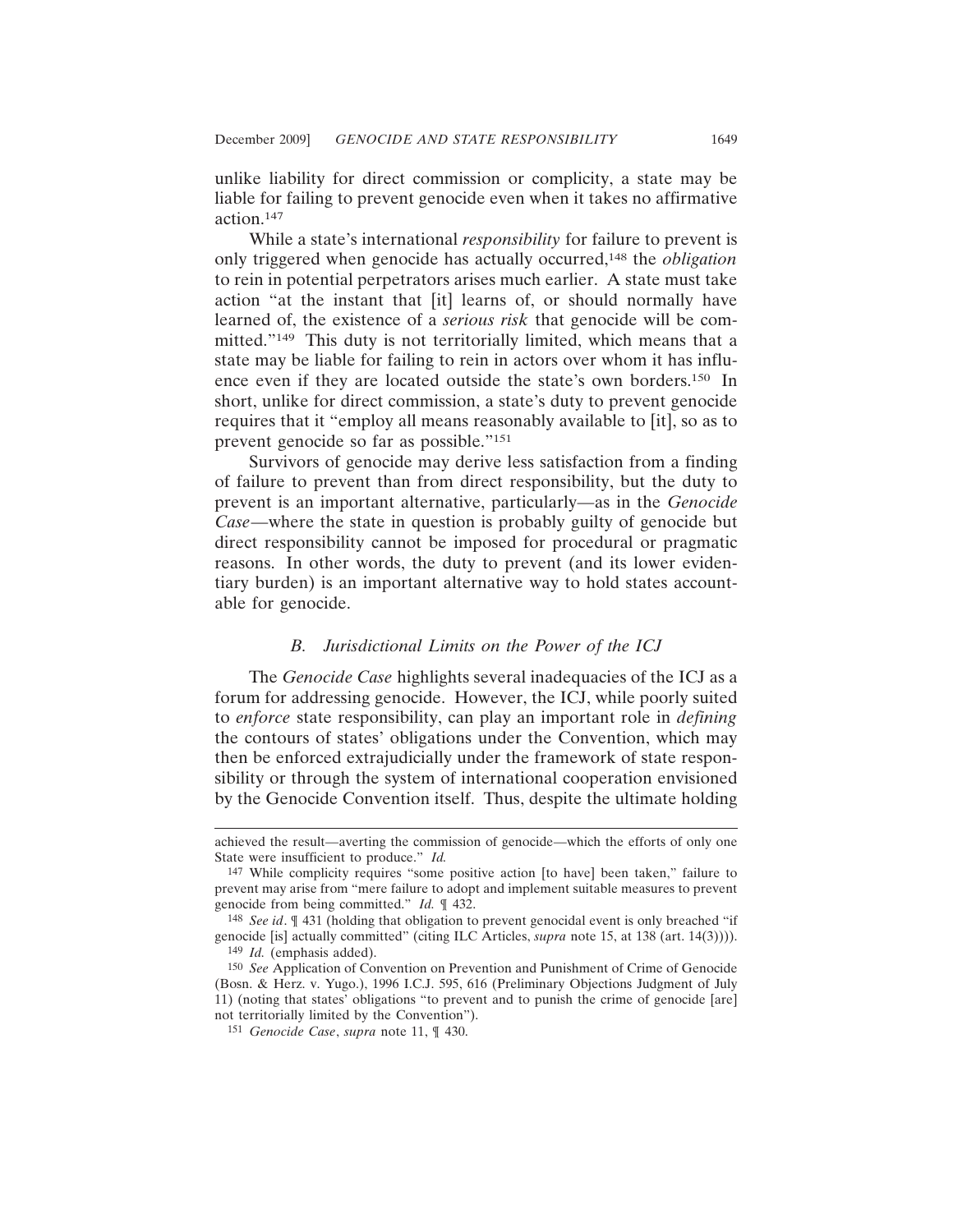in the *Genocide Case*, the ICJ's doctrinal analysis is helpful to the international community's broader efforts to stamp out genocide.

The opinion in the *Genocide Case* itself demonstrates the limitations of enforcing the Genocide Convention through ICJ adjudication. While membership in the Court is virtually universal,<sup>152</sup> submission to its jurisdiction is ultimately voluntary.153 Furthermore, even when it is able to exercise jurisdiction, it often takes many years to reach a final decision.154 In transposing the Court's analysis to the political context, it is important to realize that the jurisdictional limitations under which the ICJ operates need not constrain the international political community. In fashioning a response to alleged instances of genocide, the international community acts within a much richer tapestry of rights and obligations than those stipulated in treaty instruments such as the ICJ Statute.155

In the *Genocide Case*, the Court stated in very clear terms that its jurisdiction was not coterminous with the parties' international obligations.156 This indicates that the Court's holding did not necessarily sound the death knell for enforcing states' obligations not to commit genocide. Not only did the Court lack jurisdiction to address state violations falling short of genocide, but it also had to limit itself to the restrictive definition of genocide found in the Convention, rather than the broader definition that arguably exists in customary international law.157 The prohibition against genocide may, in other words, be broader than the Court's analysis suggests. The Court only had juris-

<sup>152</sup> *See supra* notes 48–50 and accompanying text (explaining that membership of ICJ is necessarily greater than or equal to membership of U.N.).

<sup>153</sup> *See supra* note 52 and accompanying text (describing voluntary nature of ICJ jurisdiction).

<sup>154</sup> The *Genocide Case* took fourteen years to decide and much of the Court's and the parties' energy during that time was spent on jurisdictional questions. *See supra* Part II.C (describing *Genocide Case* litigation).

<sup>155</sup> The U.N. Security Council, for example, has authority to take action in response to "any threat to the peace, breach of the peace, or act of aggression." U.N. Charter art. 39. 156 *Genocide Case*, *supra* note 11, ¶ 148.

<sup>157</sup> In a statement to the press following the issuance of the opinion, Rosalyn Higgins, President of the ICJ, explained that while the Court was "confronted with substantial evidence of events in Bosnia and Herzegovina that may amount to war crimes or crimes against humanity," it did not have jurisdiction to make findings to that effect. "We have been concerned *only* with genocide," she explained, "genocide in the legal sense of that term, not in the broad use of that term that is sometimes made." H.E. Judge Rosalyn Higgins, President, Int'l Court of Justice, Statement to the Press (Feb. 26, 2007), http:// www.icj-cij.org/court/index.php?pr=1898&pt=3&p1=1&p2=3&p3=1 (last visited Oct. 16, 2009). Many argue that the customary definition of genocide is broader than the conventional one. *See, e.g.*, Gaeta, *supra* note 94, at 632 (arguing that customary international law imposes broader obligations upon states than Genocide Convention does); Van Schaack, *supra* note 62, at 2280 (arguing that customary definition of genocide protects political groups although Genocide Convention does not).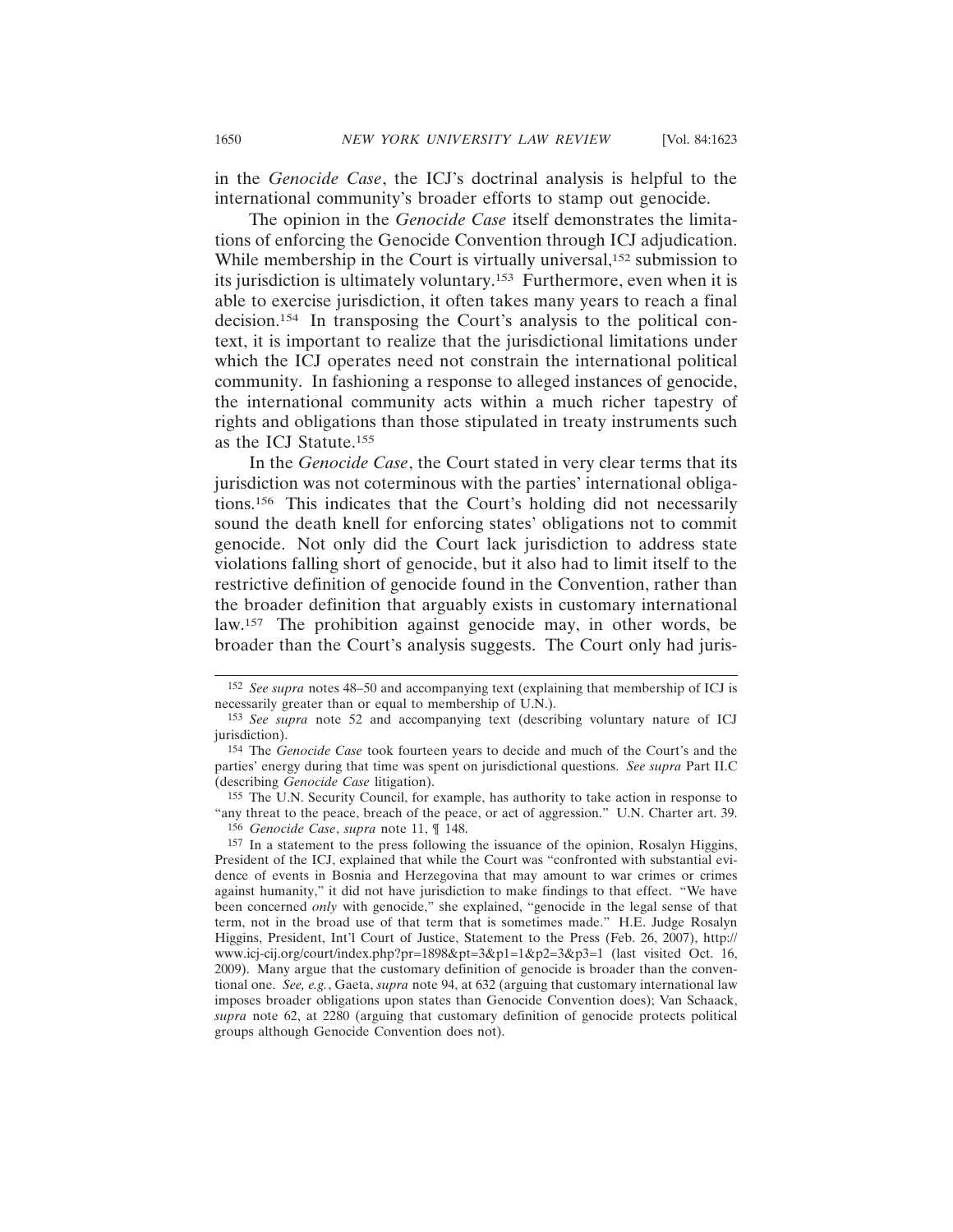diction to interpret the Genocide Convention itself, not its customary counterpart, nor was it permitted to apply international humanitarian law or international human rights law. Outside the courtroom these restrictions no longer apply.

States' obligations under the Genocide Convention may be enforced extrajudicially in at least two ways. The Convention, in Article VIII, expressly permits Member States to appeal to the United Nations. Furthermore, a state's obligation under the Convention, like any other obligation under international law, can be enforced through the system of state responsibility.

#### *C. Enforcement Through the United Nations*

Article VIII of the Genocide Convention permits Member States to "call upon the competent organs of the United Nations to take such action under the [U.N.] Charter . . . as they consider appropriate for the prevention and suppression of acts of genocide."158 The framers of the Convention envisioned, in other words, that the organs of the U.N. would play a central role in the enforcement of states' obligations under the Convention. This provision may seem redundant since the U.N. Security Council is already empowered to take action in order to "maintain or restore international peace and security"159 and since an established pattern of genocide is likely to qualify as a "threat to the peace"160 justifying U.N. action even without resort to the Genocide Convention. Article VIII has independent significance, however, because it permits Member States to request U.N. action even before a threat to peace and security has been conclusively established. Article VIII includes no threshold requirement, which means that Members can appeal to the U.N. whenever they believe "appropriate" action is needed.<sup>161</sup> Article VIII's most significant contribution may lie, therefore, in explicitly permitting states to request action falling short of armed intervention in the early stages of genocide.

#### *D. Enforcement Through the System of State Responsibility*

Outside the framework established by the Genocide Convention, the prohibition against genocide may also be enforced through the

<sup>158</sup> Genocide Convention, *supra* note 1, art. VIII.

<sup>159</sup> U.N. Charter art. 39. Permissible measures include the use of armed force. *Id.* arts. 41–42.

<sup>160</sup> *Id.* art. 39.

<sup>161</sup> Any action by the U.N. in response to such a request will obviously have to comply with the requirements of the U.N. Charter (otherwise it cannot possibly be considered "appropriate").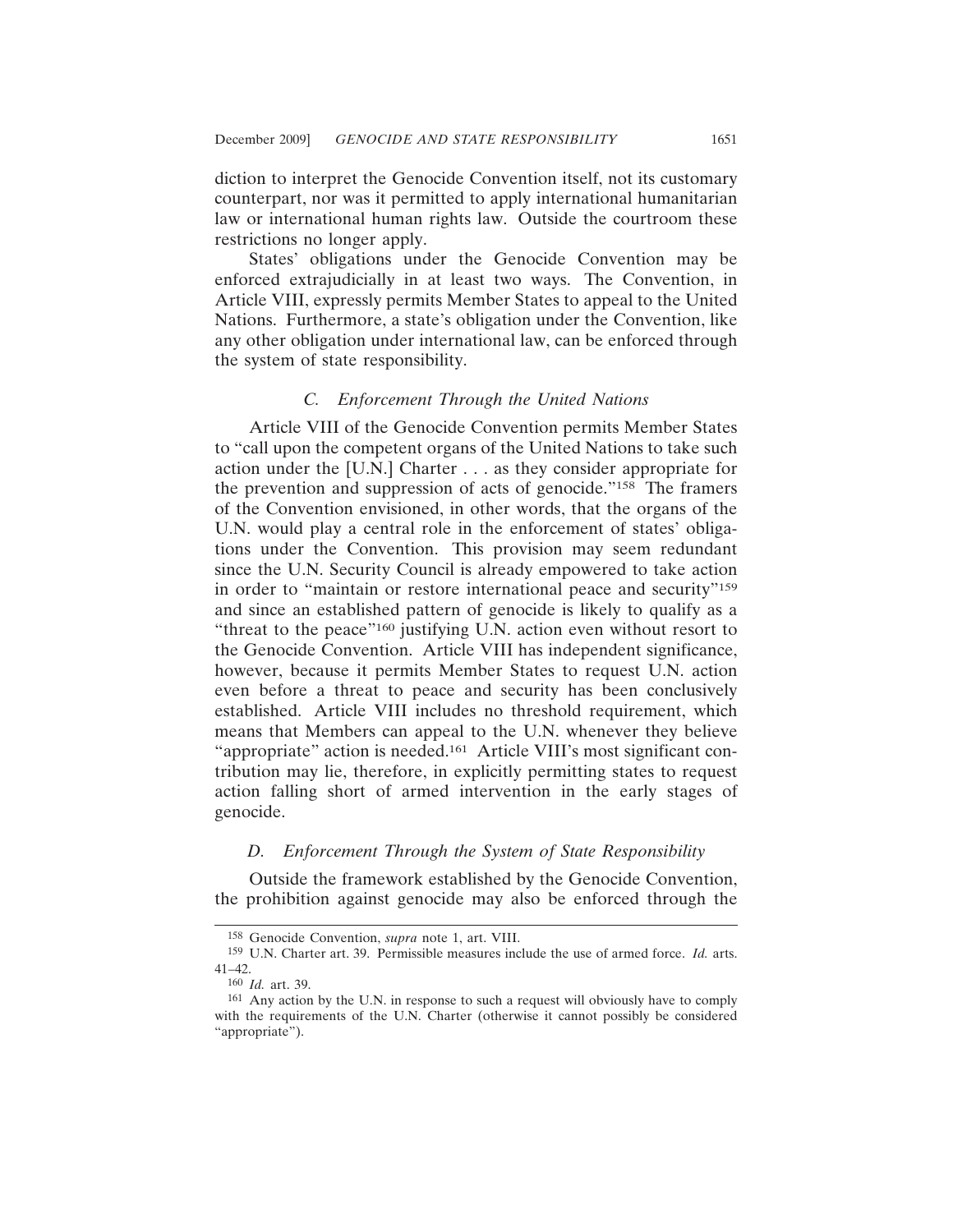system of state responsibility.162 It is in this context that the ICJ's redefinition of the obligation to prevent genocide becomes particularly significant. As suggested above, the prohibition against genocide is a peremptory norm of international law.163 As such, serious violations by states of this prohibition give rise not only to secondary obligations for the breaching state,164 but also obligate other states to respond, namely to "cooperate to bring [the breach] to an end through lawful means,"165 and not to "recognize as lawful a situation created by [the] breach."166

Heightened secondary obligations arise from a state's failure to *prevent* genocide just as they do from the *commission* of genocide, since both are serious violations of a peremptory norm of international law.167 Thus, the system of state responsibility permits, and even requires, action by third-party states, both individually and collectively, in response to a state's failure to rein in genocidal actors.

States' authority to act within the system of state responsibility is limited to "lawful" action,<sup>168</sup> which means that they cannot use force unless sanctioned by the U.N. Security Council.169 However, this limitation does not mean that the broad license states have to act in response to breaches of peremptory norms is without significance.

There is a tendency to dismiss any reading of international law that envisions a broad role for the international community in enforcing international law as conflicting with the reality that the international community lacks the political will to exercise such broad authority.170 This critique, however, proves too much. In a system

<sup>162</sup> *See supra* Part I.A (describing system of state responsibility).

<sup>163</sup> *See supra* note 36 and accompanying text (describing general consensus that prohibition against genocide is *jus cogens*).

<sup>164</sup> *See supra* notes 20–23 and accompanying text (describing secondary obligations that attach upon violation of primary obligation by state).

<sup>165</sup> ILC Articles, *supra* note 15, at 286 (art. 41(1)).

<sup>166</sup> *Id.* (art. 41(2)); *see also supra* notes 30–34 and accompanying text (describing thirdparty states' obligations upon "serious" breaches of peremptory norms).

<sup>167</sup> An omission qualifies as a "wrongful act" under the Articles on State Responsibility. *See* ILC Articles, *supra* note 15, at 63 (cmt. to art. 1). Moreover, we must recall that at the time that the ILC concluded that a state's violation of the prohibition against genocide would give rise to heightened secondary obligations, *see supra* notes 30–36 and accompanying text, many scholars and states parties believed state responsibility under the Genocide Convention was in fact limited to prevention and punishment. *See supra* notes 64–71 and accompanying text.

<sup>168</sup> ILC Articles, *supra* note 15, at 286 (art. 41(1)).

<sup>169</sup> While this is implicit in the qualifier "lawful," *see id.*, the Articles also state explicitly that countermeasures must not violate the international prohibition against the use of force. *Id.* at 333 (art. 50).

<sup>170</sup> For example, while the Security Council has more-or-less unlimited authority to respond to threats to peace and security (including those posed by genocide), scholars frequently diminish the importance of this power by citing countless instances when the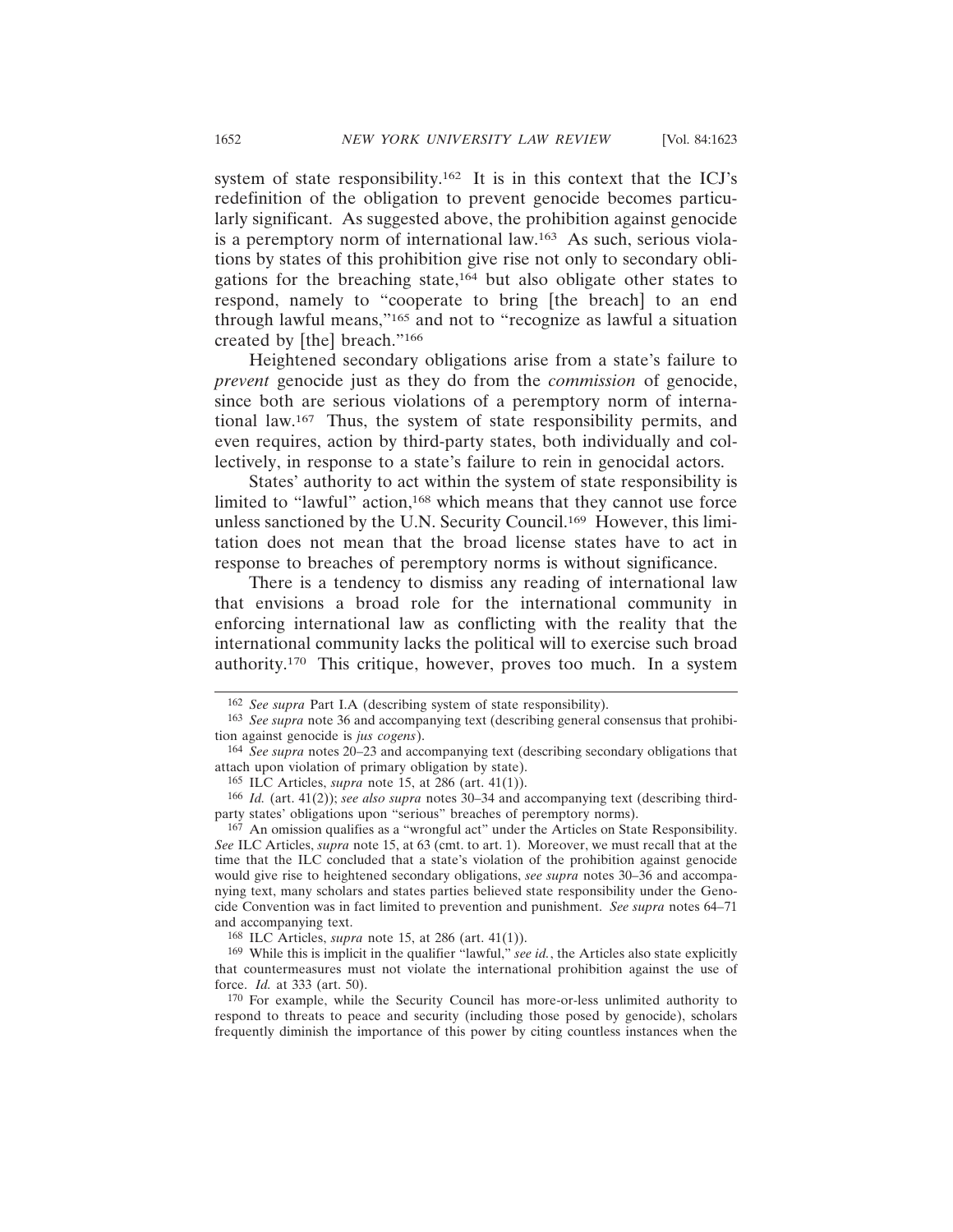that lacks a centralized executive, lack of political will can always prevent otherwise legitimate action. A solution to the political-will problem, which is beyond the scope of this Note, will require a fundamental shift in consciousness—the emergence of a profound sense of international responsibility. This is a transformative process that must necessarily take place in the social and political arena, independent of states' primary obligations in international law and jurisprudence.171

The law of genocide under the ICJ's interpretation imposes on states with the ability to stop genocide an obligation to do so. The reality that these legal obligations may not be enforced in the current international climate does not undercut the fact that such an obligation exists and that a system (albeit underutilized and imperfect) has emerged through which states could enforce it. Just as a *lack* of political will can be a hindrance to collective action, the *existence* of such a will can quickly make the previously impossible possible.<sup>172</sup> As the history of the U.N. Charter suggests, when popular opinion converges in considering a violation sufficiently serious, the international community reacts strongly, and sometimes tolerates even arguably *ultra vires* countermeasures.173

171 Prominent commentators have suggested that this shift is already occurring. In a 2001 report, the International Commission on Intervention and State Sovereignty (ICISS) identified "the responsibility to protect" as "an emerging guiding principle." INT'L COMM'N ON INTERVENTION AND STATE SOVEREIGNTY, THE RESPONSIBILITY TO PROTECT 15 (2001). Under this new framework, "sovereign states have a responsibility to protect their own citizens from avoidable catastrophe . . . but . . . when they are unwilling or unable to do so, that responsibility must be borne by the broader community of states." *Id.* at VIII. In this model, state sovereignty and collective responsibility are not contradictory opposites but complementary principles lying on a continuum. In the years since the release of the ICISS's report, the "responsibility to protect" has gained some traction. Kofi Annan championed this new framework in his role as U.N. Secretary-General. In 2004 he appointed a panel whose report fully endorsed the principle. Sec'y-Gen.'s High-Level Panel on Threats, Challenges and Change, *A More Secure World: Our Shared Responsibility*, ¶ 203, U.N. Doc. DPI/2367 (Dec. 2004). Annan similarly incorporated the principle into his own report a year later. The Secretary-General, *In Larger Freedom: Towards Development, Security and Human Rights for All*, ¶ 135, U.N. Doc. A/59/2005 (Mar. 21, 2005).

<sup>172</sup> "[W]here the necessary political will exists, a situation that would otherwise qualify as an 'internal affair' can be easily transformed into a 'threat to international peace and security.'" Payam Akhavan, *Enforcement of the Genocide Convention: A Challenge to Civilization*, 8 HARV. HUM. RTS. J. 229, 254 (1995) (internal citation omitted).

173 Thomas Franck suggested that the U.N. Charter functions as a "quasi-constitutional" instrument that adapts through "the interpretive practice of its organs and members." THOMAS M. FRANCK, RECOURSE TO FORCE: STATE ACTION AGAINST THREATS AND

desire to act has been trumped by a Permanent Member's veto. *See, e.g.*, Michael J. Glennon, *Why the Security Council Failed*, FOREIGN AFF., May/June 2003, at 16, 18–27 (cataloging Security Council's shortcomings). It is important to keep in mind, however, that this reality does not minimize the enormous potential for collective action that the Security Council embodies. The same can be said for the system of state responsibility and its potential for the enforcement of peremptory norms.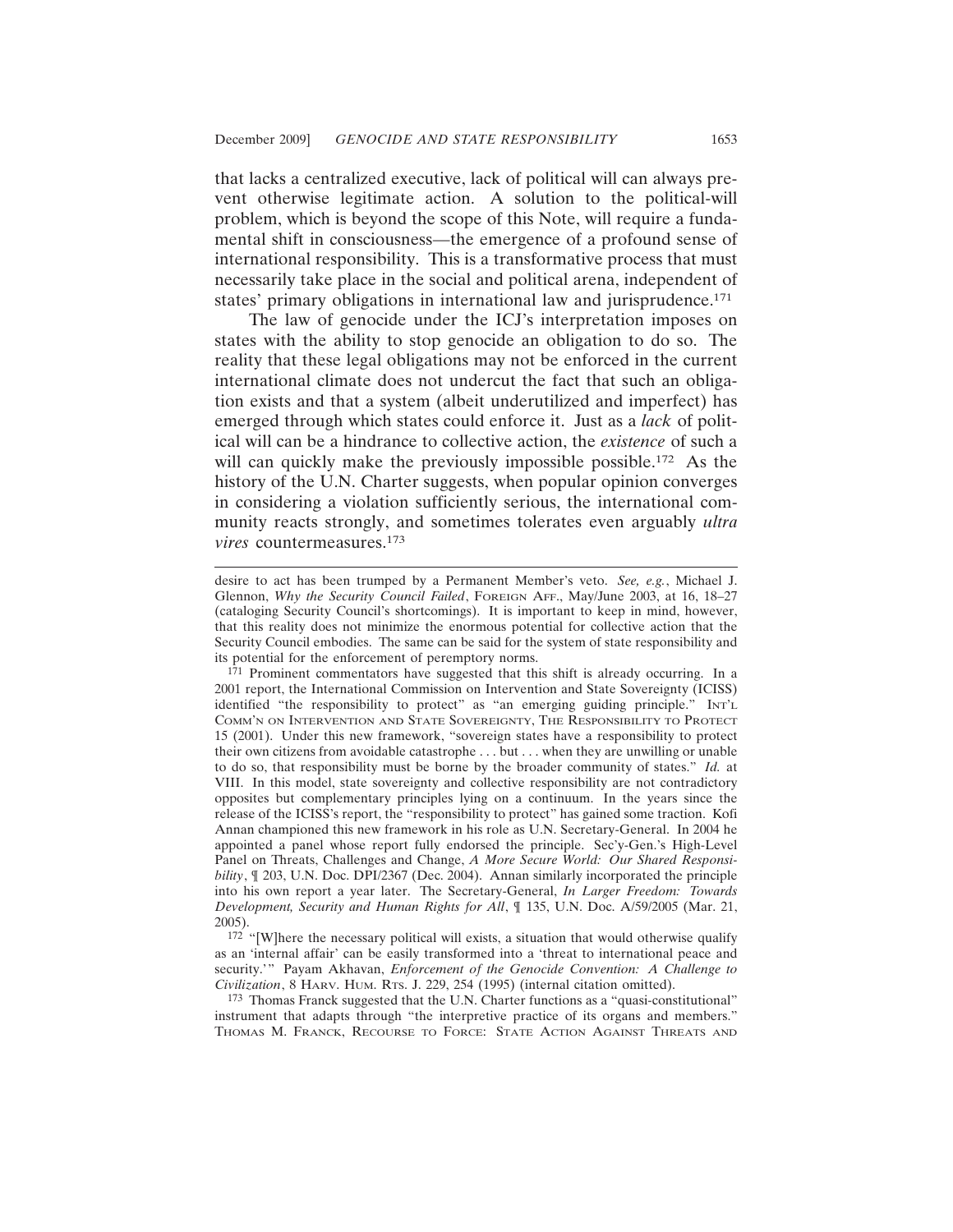When contemplating the potential for effective collective action, it is difficult not to feel discouraged by tragic examples of collective neglect. Nevertheless, it is important not to lose sight of how far the international community has progressed toward greater accountability, both practically and theoretically, since the international community first pledged to stamp out genocide over sixty years ago. While the response has been far from adequate, individual governments and governmental coalitions have shown a willingness to respond, in word and sometimes also in deed.

#### **CONCLUSION**

Although the International Court of Justice clearly stated that its *Genocide Case* judgment was by no means an acquittal,<sup>174</sup> this is precisely how it was read in both Serbia and Bosnia, and as such, it sent an unfortunate message to the masses in both states.175 This is highly regrettable, but the Court's opinion must still be assessed fairly. The Court's ultimate holding on Serbia's responsibility should not obscure the important doctrinal moves the ICJ made within its jurisdictional and pragmatic confines.

Because of the context of the *Genocide Case*, the Court's judgment was destined to be controversial, regardless of its ultimate holding. Genocide is widely considered the crime of crimes, and the genocide label has great symbolic significance. Though acts constituting genocide are typically grave crimes in themselves—often carrying with them, in the individual criminal context, punishment as serious as that for genocide—this fact is often lost in the debate about whether to apply the genocide label because of the label's overwhelming significance. Further, in the *Genocide Case*, because the Court's jurisdiction was restricted to applying the Genocide Convention, its only real options were finding genocide or nothing. For these

ARMED ATTACKS 5, 171 (2002). Thus, even in the face of an absolute prohibition on the use of force under the U.N. Charter, the international community has turned a forgiving eye to use of force considered justified or necessary. *See id.* at 151, 156 (arguing that governments "pay attention to humanitarian concerns in calibrating their reaction" and suggesting that Security Council may, in some cases, "retroactively sanitize [regional] action that may have been of doubtful legality at the time it was taken").

<sup>174</sup> The Court stated in clear language that its judgment was limited to Serbia's liability under the Genocide Convention and had no bearing on its liability under customary international law or for violations of war crimes or crimes against humanity. *See supra* note 157 and accompanying text (describing ICJ President's statement to press suggesting that Serbia's actions may have constituted violations of other international laws for which Court did not have jurisdiction).

<sup>175</sup> *See* Dimitrijevic & Milanovic, *supra* note 87, at 85 (describing response to *Genocide Case* judgment in Bosnia and Serbia, where it was interpreted "as a judicial absolution of Serbia").